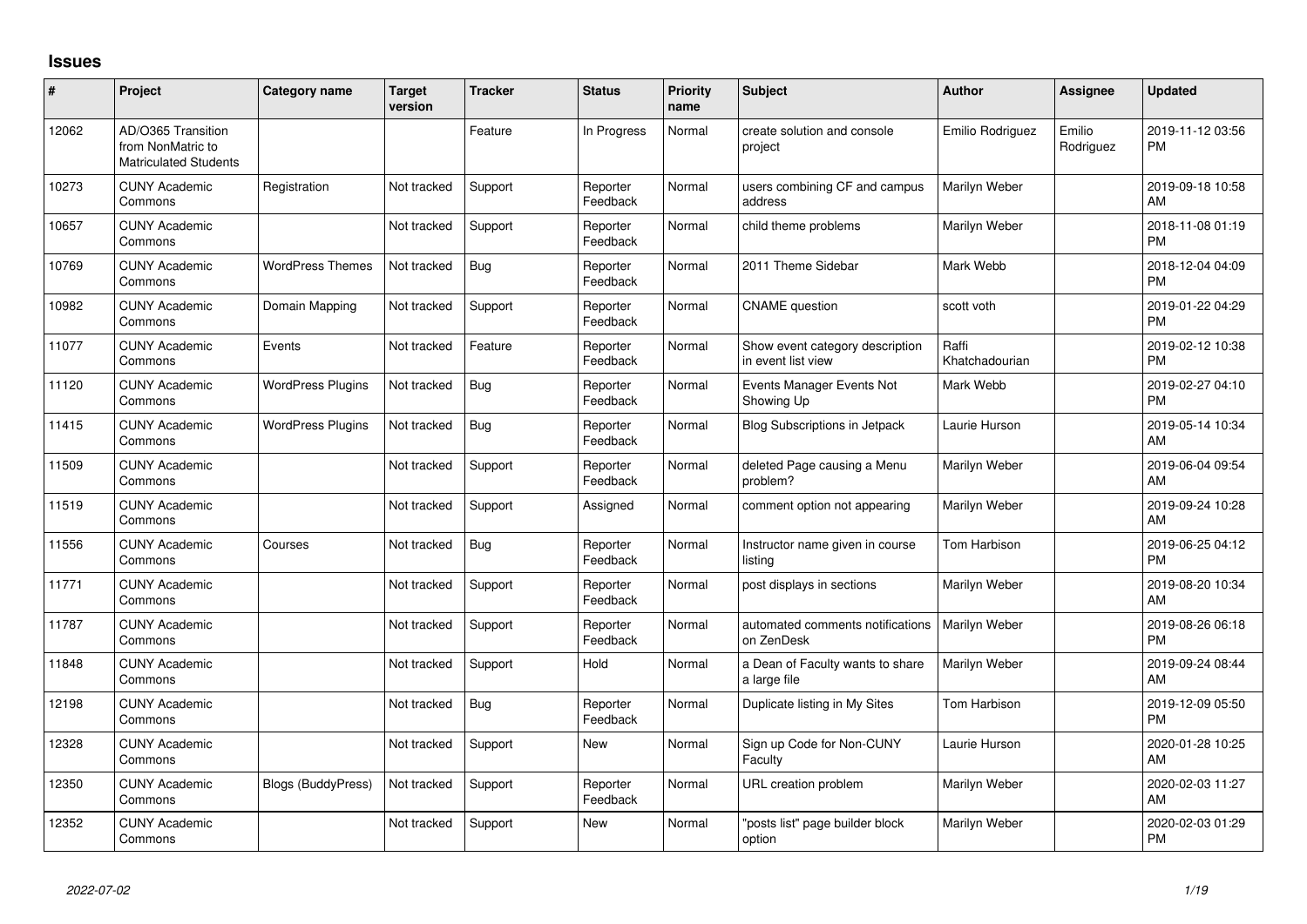| #     | Project                         | <b>Category name</b>           | <b>Target</b><br>version | <b>Tracker</b> | <b>Status</b>        | <b>Priority</b><br>name | <b>Subject</b>                                                                                | <b>Author</b>        | <b>Assignee</b> | <b>Updated</b>                |
|-------|---------------------------------|--------------------------------|--------------------------|----------------|----------------------|-------------------------|-----------------------------------------------------------------------------------------------|----------------------|-----------------|-------------------------------|
| 12360 | <b>CUNY Academic</b><br>Commons | <b>WordPress Themes</b>        | Not tracked              | <b>Bug</b>     | Reporter<br>Feedback | Normal                  | site just says "DANTE We are<br>currently in maintenance mode,<br>please check back shortly." | Marilyn Weber        |                 | 2020-02-04 12:13<br><b>PM</b> |
| 12436 | <b>CUNY Academic</b><br>Commons |                                | Not tracked              | <b>Bug</b>     | Assigned             | Normal                  | Nightly system downtime                                                                       | <b>Boone Gorges</b>  |                 | 2020-08-01 09:30<br>AM.       |
| 13034 | <b>CUNY Academic</b><br>Commons |                                | Not tracked              | Support        | Reporter<br>Feedback | Normal                  | a site is asking people to join the<br>Commons to get a download                              | Marilyn Weber        |                 | 2020-07-12 07:23<br>AM        |
| 13255 | <b>CUNY Academic</b><br>Commons |                                | Not tracked              | Support        | Reporter<br>Feedback | Normal                  | Accessibility problems                                                                        | Marilyn Weber        |                 | 2020-09-01 05:48<br><b>PM</b> |
| 13912 | <b>CUNY Academic</b><br>Commons |                                | Not tracked              | Feature        | Hold                 | Low                     | posting "missed schedule"                                                                     | Marilyn Weber        |                 | 2021-02-23 10:46<br>AM.       |
| 13975 | <b>CUNY Academic</b><br>Commons | Social Paper                   | Not tracked              | Support        | Reporter<br>Feedback | Normal                  | can't approve comments on Social<br>Paper paper                                               | Marilyn Weber        |                 | 2021-02-12 09:33<br>AM        |
| 14074 | <b>CUNY Academic</b><br>Commons | WordPress (misc)               | Not tracked              | Support        | Reporter<br>Feedback | Normal                  | page password protection problem                                                              | Marilyn Weber        |                 | 2021-03-02 11:03<br>AM        |
| 14398 | <b>CUNY Academic</b><br>Commons |                                | Not tracked              | Support        | Reporter<br>Feedback | Normal                  | Events plug-in notification problem                                                           | Marilyn Weber        |                 | 2021-05-11 11:21<br>AM        |
| 14538 | <b>CUNY Academic</b><br>Commons |                                | Not tracked              | Support        | Reporter<br>Feedback | Normal                  | <b>Weebly To Commons</b>                                                                      | Laurie Hurson        |                 | 2021-09-14 10:47<br>AM.       |
| 14629 | <b>CUNY Academic</b><br>Commons |                                | Not tracked              | <b>Bug</b>     | Reporter<br>Feedback | Normal                  | Possible Post Order Bug?                                                                      | <b>Syelle Graves</b> |                 | 2021-09-14 10:47<br>AM        |
| 14842 | <b>CUNY Academic</b><br>Commons |                                | Not tracked              | Support        | Reporter<br>Feedback | Normal                  | Question about widgets and block<br>editor                                                    | Gina Cherry          |                 | 2021-10-06 03:01<br><b>PM</b> |
| 14900 | <b>CUNY Academic</b><br>Commons |                                | Not tracked              | Support        | Reporter<br>Feedback | Normal                  | previous theme?                                                                               | Marilyn Weber        |                 | 2021-10-25 10:31<br>AM        |
| 14911 | <b>CUNY Academic</b><br>Commons | <b>WordPress Themes</b>        | Not tracked              | Support        | <b>New</b>           | Normal                  | Twentytwentyone theme                                                                         | Marilyn Weber        |                 | 2021-10-28 10:37<br>AM        |
| 15176 | <b>CUNY Academic</b><br>Commons |                                | Not tracked              | Support        | Reporter<br>Feedback | Normal                  | Archiving Q Writing & Old<br>Wordpress Sites on the Commons                                   | Laurie Hurson        |                 | 2022-02-08 10:28<br><b>AM</b> |
| 15816 | <b>CUNY Academic</b><br>Commons |                                | Not tracked              | Support        | New                  | Normal                  | slow loading at SPS                                                                           | Marilyn Weber        |                 | 2022-04-05 01:26<br><b>PM</b> |
| 15923 | <b>CUNY Academic</b><br>Commons |                                | Not tracked              | Feature        | Reporter<br>Feedback | Normal                  | <b>Bellows Plugin Adjustments</b>                                                             | Laurie Hurson        |                 | 2022-04-20 10:10<br>AM        |
| 3230  | <b>CUNY Academic</b><br>Commons | Internal Tools and<br>Workflow | Not tracked              | Feature        | Assigned             | High                    | Scripts for quicker<br>provisioning/updating of<br>development environments                   | <b>Boone Gorges</b>  | Boone<br>Gorges | 2016-01-26 04:54<br><b>PM</b> |
| 3615  | <b>CUNY Academic</b><br>Commons | Redmine                        | Not tracked              | Feature        | New                  | Low                     | Create Redmine issues via email                                                               | Dominic Giglio       | Boone<br>Gorges | 2017-11-16 11:36<br>AM        |
| 9515  | <b>CUNY Academic</b><br>Commons | <b>WordPress Plugins</b>       | Not tracked              | <b>Bug</b>     | Reporter<br>Feedback | Normal                  | Text to Speech plugin - "More<br>Slowly" checkbox not working                                 | scott voth           | Boone<br>Gorges | 2018-06-13 02:26<br><b>PM</b> |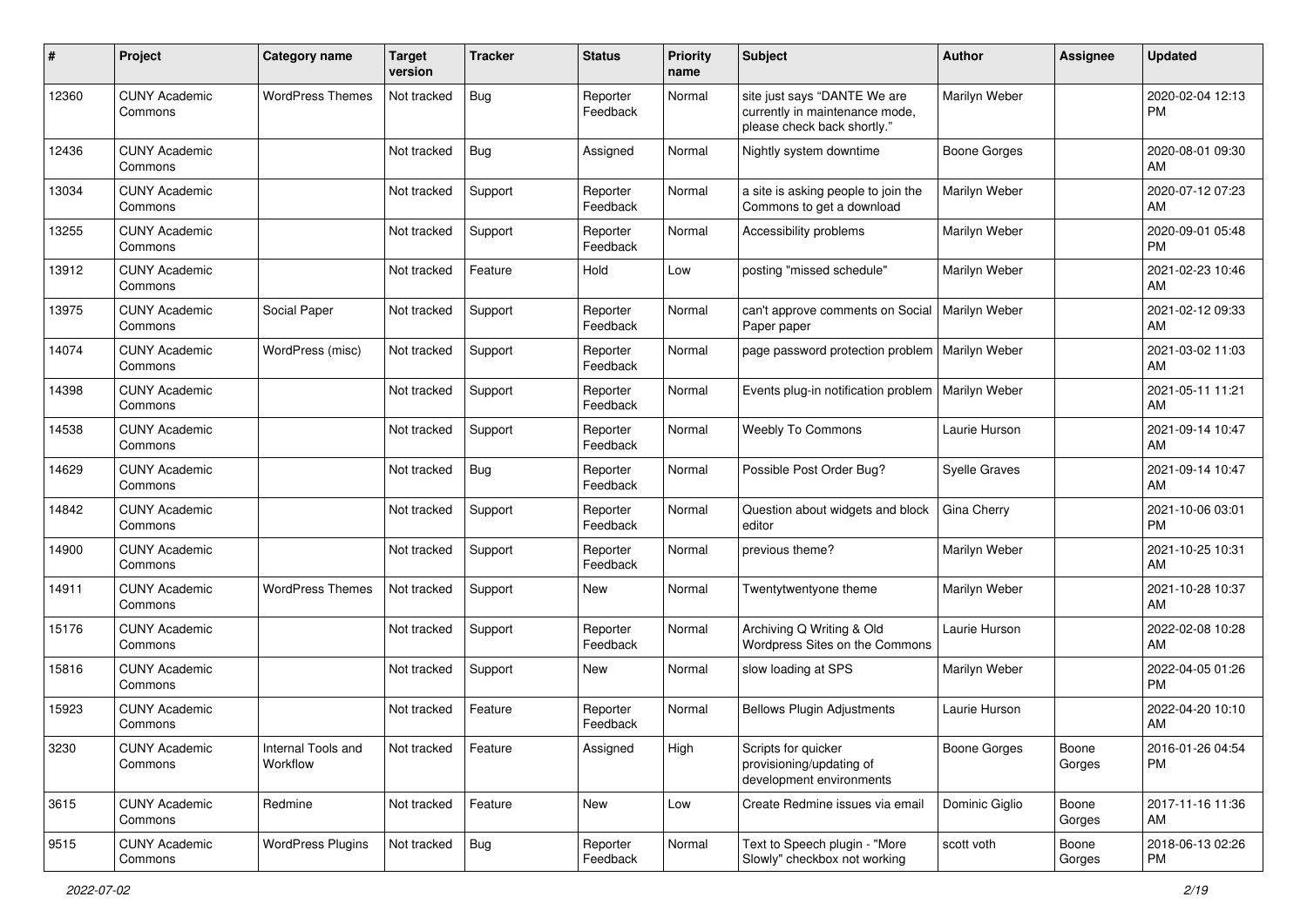| #     | <b>Project</b>                  | Category name              | <b>Target</b><br>version | <b>Tracker</b> | <b>Status</b>        | <b>Priority</b><br>name | <b>Subject</b>                                                               | <b>Author</b>           | Assignee        | <b>Updated</b>                |
|-------|---------------------------------|----------------------------|--------------------------|----------------|----------------------|-------------------------|------------------------------------------------------------------------------|-------------------------|-----------------|-------------------------------|
| 9941  | <b>CUNY Academic</b><br>Commons | Wiki                       | Not tracked              | Support        | Assigned             | Normal                  | Wiki functionality                                                           | <b>Matt Gold</b>        | Boone<br>Gorges | 2018-06-26 10:57<br>AM        |
| 9979  | <b>CUNY Academic</b><br>Commons | <b>Email Notifications</b> | Not tracked              | Bug            | Reporter<br>Feedback | Normal                  | Reports of slow email activation<br>emails                                   | <b>Matt Gold</b>        | Boone<br>Gorges | 2018-08-29 09:40<br><b>PM</b> |
| 10040 | <b>CUNY Academic</b><br>Commons | WordPress (misc)           | Not tracked              | Bug            | Reporter<br>Feedback | Normal                  | User doesn't see full list of themes                                         | <b>Matt Gold</b>        | Boone<br>Gorges | 2018-07-25 10:12<br>AM        |
| 10678 | <b>CUNY Academic</b><br>Commons |                            | Not tracked              | Bug            | Reporter<br>Feedback | High                    | Newsletter Plugin Not Sending<br><b>Out Newsletters</b>                      | Mark Webb               | Boone<br>Gorges | 2019-09-16 09:38<br><b>PM</b> |
| 10794 | <b>CUNY Academic</b><br>Commons | Performance                | Not tracked              | Bug            | <b>New</b>           | Normal                  | Memcached connection<br>occasionally breaks                                  | Boone Gorges            | Boone<br>Gorges | 2018-12-06 03:30<br><b>PM</b> |
| 11386 | <b>CUNY Academic</b><br>Commons | WordPress - Media          | Not tracked              | Support        | Reporter<br>Feedback | Normal                  | disappearing images                                                          | scott voth              | Boone<br>Gorges | 2019-05-14 10:32<br>AM        |
| 11449 | <b>CUNY Academic</b><br>Commons | WordPress - Media          | Not tracked              | Support        | Reporter<br>Feedback | Normal                  | Cloning Media Library for JITP<br>from Staging to Production Site            | <b>Patrick DeDauw</b>   | Boone<br>Gorges | 2019-05-13 12:00<br><b>PM</b> |
| 12438 | <b>CUNY Academic</b><br>Commons | Courses                    | Not tracked              | Bug            | <b>New</b>           | Normal                  | Site appearing twice                                                         | Laurie Hurson           | Boone<br>Gorges | 2020-02-18 01:34<br><b>PM</b> |
| 12911 | <b>CUNY Academic</b><br>Commons |                            | Not tracked              | Feature        | <b>New</b>           | Normal                  | Block access to xmlrpc.php based<br>on User-Agent                            | Boone Gorges            | Boone<br>Gorges | 2020-06-09 05:12<br><b>PM</b> |
| 13949 | <b>CUNY Academic</b><br>Commons |                            | Not tracked              | Bug            | New                  | Normal                  | Continued debugging of runaway<br>MySQL connections                          | <b>Matt Gold</b>        | Boone<br>Gorges | 2021-09-14 10:42<br>AM        |
| 14483 | <b>CUNY Academic</b><br>Commons | WordPress - Media          | Not tracked              | Bug            | Reporter<br>Feedback | Normal                  | Wordpress PDF Embed Stopped<br>Working after JITP Media Clone                | <b>Patrick DeDauw</b>   | Boone<br>Gorges | 2021-05-20 01:51<br><b>PM</b> |
| 14504 | <b>CUNY Academic</b><br>Commons |                            | Not tracked              | Publicity      | Reporter<br>Feedback | Normal                  | Adding showcases to home page<br>menu                                        | Laurie Hurson           | Boone<br>Gorges | 2022-01-19 03:26<br><b>PM</b> |
| 15210 | <b>CUNY Academic</b><br>Commons | Analytics                  | Not tracked              | Design/UX      | New                  | Normal                  | Google Analytics improvements                                                | Colin McDonald          | Boone<br>Gorges | 2022-05-24 10:47<br>AM        |
| 15242 | <b>CUNY Academic</b><br>Commons | Performance                | Not tracked              | Bug            | Reporter<br>Feedback | Normal                  | Slugist site                                                                 | Raffi<br>Khatchadourian | Boone<br>Gorges | 2022-02-07 11:14<br>AM        |
| 8666  | <b>CUNY Academic</b><br>Commons | Teaching                   | Not tracked              | Documentation  | Assigned             | Normal                  | Create Teaching on the Commons<br>Resource Page                              | Matt Gold               | Laurie Hurson   | 2019-09-23 03:16<br><b>PM</b> |
| 11517 | <b>CUNY Academic</b><br>Commons |                            | Not tracked              | Feature        | Assigned             | Normal                  | wp-accessibility plugin should not<br>strip 'target="_blank"' by default     | Boone Gorges            | Laurie Hurson   | 2019-09-24 09:57<br>AM        |
| 11879 | <b>CUNY Academic</b><br>Commons |                            | Not tracked              | <b>Bug</b>     | <b>New</b>           | Normal                  | Hypothesis comments appearing<br>on multiple, different pdfs across<br>blogs | Laurie Hurson           | Laurie Hurson   | 2019-09-19 02:39<br><b>PM</b> |
| 14475 | <b>CUNY Academic</b><br>Commons |                            | Not tracked              | Publicity      | <b>New</b>           | Normal                  | <b>OER Showcase Page</b>                                                     | Laurie Hurson           | Laurie Hurson   | 2021-09-14 10:46<br>AM        |
| 2666  | <b>CUNY Academic</b><br>Commons | About page                 | Not tracked              | Documentation  | Assigned             | Normal                  | <b>Update About Text</b>                                                     | Chris Stein             | Luke Waltzer    | 2016-03-04 11:19<br>AM        |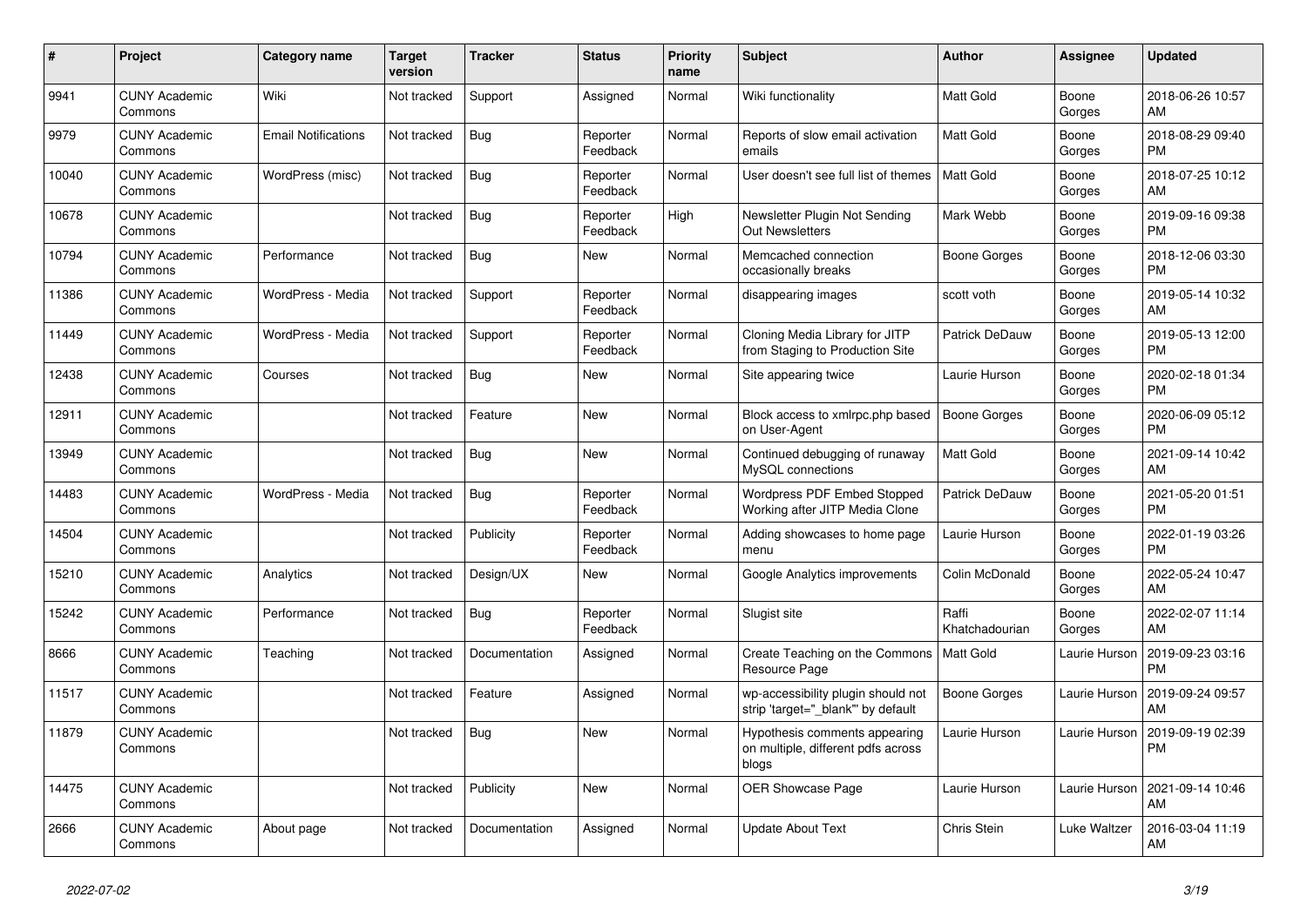| #     | Project                         | <b>Category name</b>     | <b>Target</b><br>version | <b>Tracker</b> | <b>Status</b>        | <b>Priority</b><br>name | Subject                                                                               | Author                  | <b>Assignee</b>    | <b>Updated</b>                         |
|-------|---------------------------------|--------------------------|--------------------------|----------------|----------------------|-------------------------|---------------------------------------------------------------------------------------|-------------------------|--------------------|----------------------------------------|
| 6298  | <b>CUNY Academic</b><br>Commons | <b>User Experience</b>   | Not tracked              | Design/UX      | Assigned             | Normal                  | Examine data from survey                                                              | <b>Matt Gold</b>        | Margaret<br>Galvan | 2016-10-14 12:16<br>PM                 |
| 7828  | <b>CUNY Academic</b><br>Commons |                          | Not tracked              | Feature        | Assigned             | Normal                  | Theme Assessment 2017                                                                 | Margaret Galvan         | Margaret<br>Galvan | 2017-05-02 10:41<br><b>PM</b>          |
| 12392 | <b>CUNY Academic</b><br>Commons | Help/Codex               | Not tracked              | Documentation  | New                  | Normal                  | <b>Updates to Common Commons</b><br>Questions on Help Page                            | scott voth              | Margaret<br>Galvan | 2020-02-11 10:53<br>AM                 |
| 8837  | <b>CUNY Academic</b><br>Commons |                          | Not tracked              | Feature        | Assigned             | Normal                  | Create a form to request info from<br>people requesting premium<br>themes and plugins | Matt Gold               | Marilyn<br>Weber   | 2017-11-14 03:35<br><b>PM</b>          |
| 9420  | <b>CUNY Academic</b><br>Commons | cuny.is                  | Not tracked              | Feature        | New                  | Normal                  | Request for http://cuny.is/streams                                                    | Raffi<br>Khatchadourian | Marilyn<br>Weber   | 2018-04-02 10:08<br>AM                 |
| 12382 | <b>CUNY Academic</b><br>Commons | Membership               | Not tracked              | Support        | New                  | Normal                  | Email request change                                                                  | Marilyn Weber           | Marilyn<br>Weber   | 2020-02-06 12:56<br><b>PM</b>          |
| 2175  | <b>CUNY Academic</b><br>Commons | WordPress (misc)         | Not tracked              | Support        | Assigned             | Normal                  | Subscibe 2 vs. Jetpack<br>subscription options                                        | local admin             | <b>Matt Gold</b>   | 2016-01-26 04:58<br><b>PM</b>          |
| 3657  | <b>CUNY Academic</b><br>Commons | WordPress (misc)         | Not tracked              | Feature        | New                  | Normal                  | Create alert for GC email<br>addresses                                                | Matt Gold               | Matt Gold          | 2016-04-14 11:29<br><b>PM</b>          |
| 4972  | <b>CUNY Academic</b><br>Commons | Analytics                | Not tracked              | Bug            | <b>New</b>           | Normal                  | <b>Newsletter Analytics</b>                                                           | Stephen Real            | <b>Matt Gold</b>   | 2015-12-09 12:54<br><b>PM</b>          |
| 8607  | <b>CUNY Academic</b><br>Commons |                          | Not tracked              | Support        | New                  | Normal                  | Paypal?                                                                               | Marilyn Weber           | <b>Matt Gold</b>   | 2018-05-15 01:37<br><b>PM</b>          |
| 8898  | <b>CUNY Academic</b><br>Commons | Social Paper             | Not tracked              | Feature        | Assigned             | Normal                  | Usage data on docs and social<br>paper                                                | Matt Gold               | Matt Gold          | 2017-11-16 11:32<br>AM                 |
| 9015  | <b>CUNY Academic</b><br>Commons | Groups (misc)            | Not tracked              | Outreach       | Assigned             | Normal                  | Email group admins the email<br>addresses of their groups                             | Matt Gold               | <b>Matt Gold</b>   | 2018-01-02 09:54<br>AM                 |
| 10839 | <b>CUNY Academic</b><br>Commons | About page               | Not tracked              | Support        | New                  | Normal                  | <b>Mission Statement Needs</b><br>Revision                                            | scott voth              | Matt Gold          | 2018-12-26 10:58<br>AM                 |
| 11493 | <b>CUNY Academic</b><br>Commons | Domain Mapping           | Not tracked              | Support        | Reporter<br>Feedback | Normal                  | Domain Mapping Request - Talia<br>Schaffer                                            | scott voth              | Matt Gold          | 2019-08-06 08:39<br>AM                 |
| 11545 | <b>CUNY Academic</b><br>Commons | <b>WordPress Plugins</b> | Not tracked              | Support        | New                  | Normal                  | Twitter searches in WordPress                                                         | Gina Cherry             | Matt Gold          | 2019-09-23 01:03<br><b>PM</b>          |
| 12484 | <b>CUNY Academic</b><br>Commons |                          | Not tracked              | Support        | Reporter<br>Feedback | Normal                  | Sign up Code for COIL Course<br>starting in March                                     | Laurie Hurson           | <b>Matt Gold</b>   | 2020-03-02 02:26<br><b>PM</b>          |
| 8902  | <b>CUNY Academic</b><br>Commons | Design                   | Not tracked              | Feature        | Assigned             | Normal                  | Report back on research on<br><b>BuddyPress themes</b>                                | Matt Gold               |                    | Michael Smith   2017-11-10 12:31<br>PM |
| 11393 | <b>CUNY Academic</b><br>Commons |                          | Not tracked              | Publicity      | New                  | Normal                  | After 1.15 release, ceate a hero<br>slide and post about adding a site<br>to a group  | scott voth              | Patrick<br>Sweeney | 2019-05-14 10:32<br>AM                 |
| 3369  | <b>CUNY Academic</b><br>Commons | Reply By Email           | Not tracked              | Outreach       | Hold                 | Normal                  | Release reply by email to WP<br>plugin directory                                      | Matt Gold               | Raymond<br>Hoh     | 2016-03-01 12:46<br>PM                 |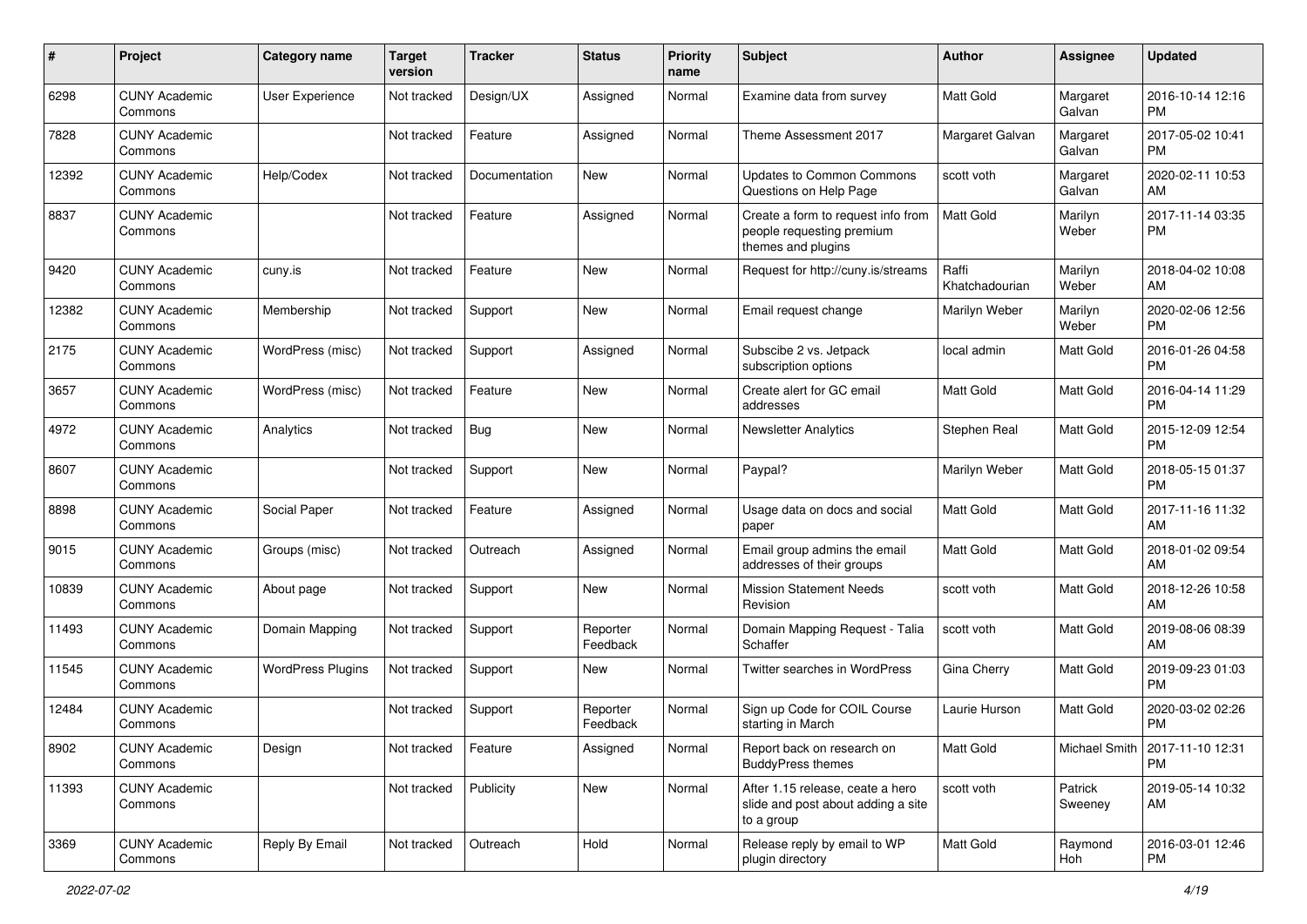| #     | Project                         | Category name            | <b>Target</b><br>version | <b>Tracker</b> | <b>Status</b>        | <b>Priority</b><br>name | <b>Subject</b>                                                  | <b>Author</b>    | <b>Assignee</b> | <b>Updated</b>                |
|-------|---------------------------------|--------------------------|--------------------------|----------------|----------------------|-------------------------|-----------------------------------------------------------------|------------------|-----------------|-------------------------------|
| 6644  | <b>CUNY Academic</b><br>Commons |                          | Not tracked              | Bug            | Reporter<br>Feedback | High                    | White Screen at Login Pge                                       | Luke Waltzer     | Raymond<br>Hoh  | 2016-11-21 10:34<br><b>PM</b> |
| 6671  | <b>CUNY Academic</b><br>Commons | Reply By Email           | Not tracked              | Bug            | Assigned             | Normal                  | "Post too often" RBE error<br>message                           | <b>Matt Gold</b> | Raymond<br>Hoh  | 2016-11-11 09:55<br>AM        |
| 6995  | <b>CUNY Academic</b><br>Commons | Home Page                | Not tracked              | <b>Bug</b>     | Assigned             | Normal                  | member filter on homepage not<br>working                        | <b>Matt Gold</b> | Raymond<br>Hoh  | 2016-12-11 09:46<br><b>PM</b> |
| 7928  | <b>CUNY Academic</b><br>Commons | Group Forums             | Not tracked              | Bug            | <b>New</b>           | Normal                  | Duplicate Forum post                                            | Luke Waltzer     | Raymond<br>Hoh  | 2017-04-11 09:27<br><b>PM</b> |
| 8976  | <b>CUNY Academic</b><br>Commons | Reply By Email           | Not tracked              | Feature        | Assigned             | Normal                  | Package RBE new topics posting?                                 | Matt Gold        | Raymond<br>Hoh  | 2017-12-04 02:34<br><b>PM</b> |
| 8991  | <b>CUNY Academic</b><br>Commons | Reply By Email           | Not tracked              | <b>Bug</b>     | Hold                 | Normal                  | RBE duplicate email message<br>issue                            | <b>Matt Gold</b> | Raymond<br>Hoh  | 2018-02-18 08:53<br><b>PM</b> |
| 9060  | <b>CUNY Academic</b><br>Commons | Commons In A Box         | Not tracked              | Bug            | Hold                 | Normal                  | Problems with CBox image library<br>/ upload                    | Lisa Rhody       | Raymond<br>Hoh  | 2018-01-10 03:26<br><b>PM</b> |
| 9346  | <b>CUNY Academic</b><br>Commons | WordPress (misc)         | Not tracked              | Bug            | New                  | Normal                  | Clone cetls.bmcc.cuny.edu for<br>development                    | Owen Roberts     | Raymond<br>Hoh  | 2018-03-06 05:35<br><b>PM</b> |
| 9729  | <b>CUNY Academic</b><br>Commons | <b>SEO</b>               | Not tracked              | Support        | New                  | Normal                  | 503 Errors showing on<br>newlaborforum.cuny.edu                 | Diane Krauthamer | Raymond<br>Hoh  | 2018-05-22 04:48<br><b>PM</b> |
| 10262 | <b>CUNY Academic</b><br>Commons |                          | Not tracked              | <b>Bug</b>     | Reporter<br>Feedback | Normal                  | Newsletter Plugin: Broken Image<br>at Bottom of All Newsletters | Mark Webb        | Raymond<br>Hoh  | 2018-08-30 05:17<br><b>PM</b> |
| 11149 | <b>CUNY Academic</b><br>Commons |                          | Not tracked              | Support        | Reporter<br>Feedback | Normal                  | comments getting blocked                                        | Marilyn Weber    | Raymond<br>Hoh  | 2019-03-26 11:40<br>AM        |
| 11624 | <b>CUNY Academic</b><br>Commons | WordPress (misc)         | Not tracked              | Support        | New                  | Normal                  | Change pages into posts or swap<br>database for a Commons site? | Stephen Klein    | Raymond<br>Hoh  | 2019-07-09 11:04<br>AM        |
| 12004 | <b>CUNY Academic</b><br>Commons |                          | Not tracked              | Support        | Reporter<br>Feedback | Normal                  | Notifications for spam blog<br>comments                         | Gina Cherry      | Raymond<br>Hoh  | 2019-11-01 12:05<br><b>PM</b> |
| 12741 | <b>CUNY Academic</b><br>Commons | <b>WordPress Plugins</b> | Not tracked              | Support        | Reporter<br>Feedback | Normal                  | Tableau Public Viz Block                                        | Marilyn Weber    | Raymond<br>Hoh  | 2020-05-12 11:00<br>AM        |
| 13286 | <b>CUNY Academic</b><br>Commons |                          | Not tracked              | Support        | <b>New</b>           | Normal                  | problem connecting with<br>WordPress app                        | Marilyn Weber    | Raymond<br>Hoh  | 2020-09-08 11:16<br>AM        |
| 13328 | <b>CUNY Academic</b><br>Commons | Group Forums             | Not tracked              | <b>Bug</b>     | Reporter<br>Feedback | Normal                  | cross-posting in two related<br>groups                          | Marilyn Weber    | Raymond<br>Hoh  | 2020-09-15 10:39<br><b>PM</b> |
| 13430 | <b>CUNY Academic</b><br>Commons | Reply By Email           | Not tracked              | Bug            | New                  | Normal                  | Delay in RBE                                                    | Luke Waltzer     | Raymond<br>Hoh  | 2020-10-13 11:16<br>AM        |
| 14983 | <b>CUNY Academic</b><br>Commons | WordPress (misc)         | Not tracked              | Support        | Reporter<br>Feedback | Normal                  | "Read More" tag not working                                     | Rebecca Krisel   | Raymond<br>Hoh  | 2021-11-23 01:17<br><b>PM</b> |
| 14994 | <b>CUNY Academic</b><br>Commons | cdev.gc.cuny.edu         | Not tracked              | Support        | In Progress          | Normal                  | Clear Cache on CDEV                                             | scott voth       | Raymond<br>Hoh  | 2021-12-07 03:51<br><b>PM</b> |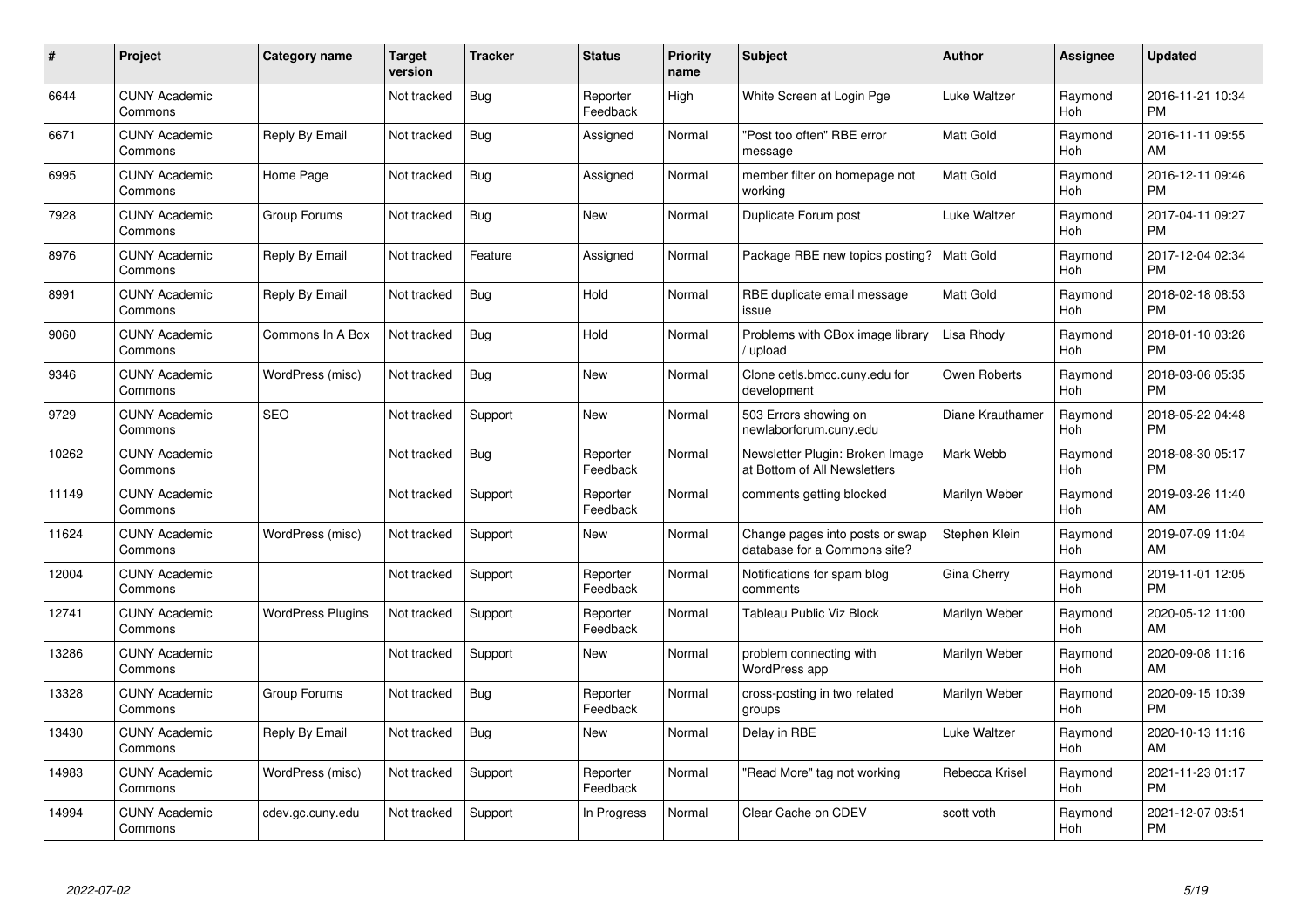| #     | Project                         | <b>Category name</b> | <b>Target</b><br>version | <b>Tracker</b> | <b>Status</b>        | <b>Priority</b><br>name | Subject                                                                                                                                      | Author                 | <b>Assignee</b>     | <b>Updated</b>                |
|-------|---------------------------------|----------------------|--------------------------|----------------|----------------------|-------------------------|----------------------------------------------------------------------------------------------------------------------------------------------|------------------------|---------------------|-------------------------------|
| 4027  | <b>CUNY Academic</b><br>Commons | Commons In A Box     | Not tracked              | Design/UX      | Assigned             | Normal                  | Usability review of CBOX update<br>procedures                                                                                                | <b>Matt Gold</b>       | Samantha<br>Raddatz | 2015-05-11 06:36<br>PM        |
| 4235  | <b>CUNY Academic</b><br>Commons |                      | Not tracked              | Design/UX      | Assigned             | Normal                  | Explore user experience around<br>comments on forum topics vs docs                                                                           | Matt Gold              | Samantha<br>Raddatz | 2015-07-21 10:23<br>AM        |
| 4986  | <b>CUNY Academic</b><br>Commons | ZenDesk              | Not tracked              | Support        | Assigned             | Normal                  | Prepare documentation for<br>Zendesk re web widget                                                                                           | Matt Gold              | Samantha<br>Raddatz | 2016-02-25 03:09<br><b>PM</b> |
| 5298  | <b>CUNY Academic</b><br>Commons |                      | Not tracked              | Publicity      | <b>New</b>           | Normal                  | Survey Pop-Up Text                                                                                                                           | Samantha Raddatz       | Samantha<br>Raddatz | 2016-03-22 12:27<br><b>PM</b> |
| 5317  | <b>CUNY Academic</b><br>Commons | Group Blogs          | Not tracked              | Bug            | Reporter<br>Feedback | Normal                  | Notifications of New Post Didn't<br>Come                                                                                                     | Luke Waltzer           | Samantha<br>Raddatz | 2016-03-21 10:41<br><b>PM</b> |
| 2612  | <b>CUNY Academic</b><br>Commons |                      | Not tracked              | Publicity      | Assigned             | Normal                  | Pinterest site for the Commons                                                                                                               | local admin            | Sarah<br>Morgano    | 2016-03-04 11:19<br>AM        |
| 636   | <b>CUNY Academic</b><br>Commons | WordPress (misc)     | Not tracked              | Support        | Assigned             | Normal                  | Create Lynda.com-like Table of<br>Contents for Prospective Tutorial<br>Screencasts                                                           | Matt Gold              | scott voth          | 2016-02-23 03:12<br><b>PM</b> |
| 3524  | <b>CUNY Academic</b><br>Commons | Documentation        | Not tracked              | Documentation  | Assigned             | Normal                  | Post describing all you can do<br>when starting up a new blog/group                                                                          | Matt Gold              | scott voth          | 2014-10-04 12:56<br><b>PM</b> |
| 3565  | <b>CUNY Academic</b><br>Commons | My Commons           | Not tracked              | Documentation  | New                  | Normal                  | Load Newest inconsistencies                                                                                                                  | Chris Stein            | scott voth          | 2015-11-09 01:16<br><b>PM</b> |
| 6115  | <b>CUNY Academic</b><br>Commons | Publicity            | Not tracked              | Feature        | Assigned             | Normal                  | create digital signage for GC                                                                                                                | Matt Gold              | scott voth          | 2016-10-11 10:09<br><b>PM</b> |
| 9908  | <b>CUNY Academic</b><br>Commons |                      | Not tracked              | Feature        | New                  | Normal                  | Is it possible to send email<br>updates to users (or an email<br>address not on the list) for only a<br>single page AFTER being<br>prompted? | <b>Michael Shields</b> | scott voth          | 2018-06-11 01:34<br><b>PM</b> |
| 11883 | <b>CUNY Academic</b><br>Commons | Help/Codex           | Not tracked              | Support        | New                  | Normal                  | Need Embedding Help Page<br>Update (Tableau)                                                                                                 | Anthony Wheeler        | scott voth          | 2019-09-24 08:49<br>AM        |
| 12247 | <b>CUNY Academic</b><br>Commons | Publicity            | Not tracked              | Support        | New                  | Normal                  | <b>Screenshot of First Commons</b><br>Homepage                                                                                               | scott voth             | scott voth          | 2020-01-14 12:08<br><b>PM</b> |
| 14394 | <b>CUNY Academic</b><br>Commons |                      | Not tracked              | Feature        | New                  | Normal                  | Commons News Site - redesign                                                                                                                 | scott voth             | scott voth          | 2021-09-14 10:46<br>AM        |
| 4070  | <b>CUNY Academic</b><br>Commons | Analytics            | Not tracked              | Support        | Assigned             | Normal                  | Request for JITP site analytics                                                                                                              | Matt Gold              | Seth Persons        | 2016-02-23 03:09<br><b>PM</b> |
| 6665  | <b>CUNY Academic</b><br>Commons |                      | Not tracked              | Publicity      | New                  | Normal                  | Dead Link in 1.10 announcement<br>post                                                                                                       | Paige Dupont           | Stephen Real        | 2016-12-01 03:11<br><b>PM</b> |
| 8440  | <b>CUNY Academic</b><br>Commons | Onboarding           | Not tracked              | <b>Bug</b>     | <b>New</b>           | Normal                  | Create Test Email Accounts for<br><b>Onboarding Project</b>                                                                                  | Stephen Real           | Stephen Real        | 2017-08-01 09:49<br>PM        |
| 9643  | <b>CUNY Academic</b><br>Commons | Publicity            | Not tracked              | Feature        | New                  | Normal                  | Create a page on the Commons<br>for logos etc.                                                                                               | Stephen Real           | Stephen Real        | 2018-04-24 10:53<br>AM        |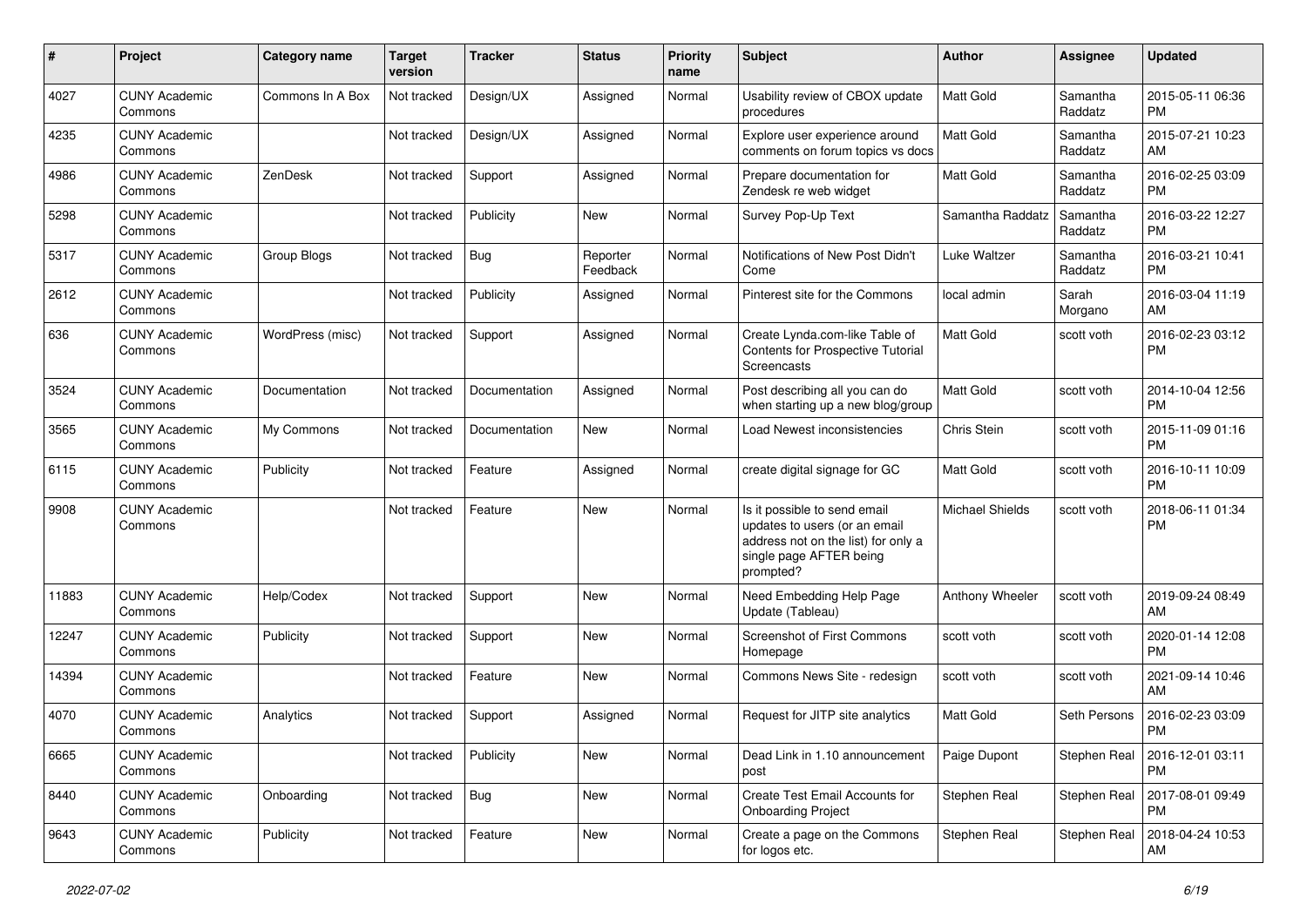| #     | Project                         | <b>Category name</b>       | <b>Target</b><br>version | <b>Tracker</b> | <b>Status</b>        | <b>Priority</b><br>name | <b>Subject</b>                                                                                               | <b>Author</b>       | <b>Assignee</b>     | <b>Updated</b>                |
|-------|---------------------------------|----------------------------|--------------------------|----------------|----------------------|-------------------------|--------------------------------------------------------------------------------------------------------------|---------------------|---------------------|-------------------------------|
| 5679  | <b>CUNY Academic</b><br>Commons | Analytics                  | Not tracked              | Feature        | New                  | Normal                  | Logged In Users for GA                                                                                       | Valerie Townsend    | Valerie<br>Townsend | 2016-06-11 09:49<br>AM        |
| 364   | <b>CUNY Academic</b><br>Commons | <b>WordPress Plugins</b>   | Future<br>release        | Feature        | New                  | Normal                  | <b>Bulletin Board</b>                                                                                        | <b>Matt Gold</b>    |                     | 2015-01-05 08:50<br><b>PM</b> |
| 5199  | <b>CUNY Academic</b><br>Commons | Social Paper               | Future<br>release        | Feature        | New                  | Normal                  | add tables to the SP editor                                                                                  | Marilyn Weber       |                     | 2016-10-24 11:27<br>AM        |
| 5205  | <b>CUNY Academic</b><br>Commons | Social Paper               | Future<br>release        | Feature        | New                  | Normal                  | Social Paper folders                                                                                         | Marilyn Weber       |                     | 2016-02-11 10:24<br><b>PM</b> |
| 5488  | <b>CUNY Academic</b><br>Commons | Social Paper               | Future<br>release        | Bug            | New                  | Normal                  | Add a "last edited by" field to<br>Social Paper group directories                                            | Boone Gorges        |                     | 2016-04-21 10:05<br><b>PM</b> |
| 5489  | <b>CUNY Academic</b><br>Commons | Social Paper               | Future<br>release        | Feature        | New                  | Normal                  | Asc/desc sorting for Social Paper<br>directories                                                             | <b>Boone Gorges</b> |                     | 2016-04-21 10:06<br><b>PM</b> |
| 5992  | <b>CUNY Academic</b><br>Commons | <b>Email Notifications</b> | Future<br>release        | Feature        | New                  | Normal                  | Changing the From line of<br>autogenerated blog emails                                                       | Marilyn Weber       |                     | 2018-09-27 05:19<br><b>PM</b> |
| 6332  | <b>CUNY Academic</b><br>Commons | WordPress (misc)           | Future<br>release        | Feature        | New                  | Normal                  | Allow uploaded files to be marked<br>as private in an ad hoc way                                             | <b>Boone Gorges</b> |                     | 2016-10-17 11:41<br><b>PM</b> |
| 6356  | <b>CUNY Academic</b><br>Commons | <b>WordPress Plugins</b>   | Future<br>release        | <b>Bug</b>     | Reporter<br>Feedback | Low                     | Should Subscribe2 be<br>deprecated?                                                                          | Luke Waltzer        |                     | 2017-03-20 12:20<br><b>PM</b> |
| 6755  | <b>CUNY Academic</b><br>Commons | WordPress (misc)           | Future<br>release        | Bug            | New                  | Normal                  | Cannot Deactivate Plugin                                                                                     | Laura Kane          |                     | 2016-11-16 01:12<br><b>PM</b> |
| 9720  | <b>CUNY Academic</b><br>Commons | Authentication             | Future<br>release        | Feature        | New                  | Normal                  | The Commons should be an<br>oAuth provider                                                                   | Boone Gorges        |                     | 2019-03-01 02:04<br><b>PM</b> |
| 10380 | <b>CUNY Academic</b><br>Commons | WordPress (misc)           | Future<br>release        | Feature        | In Progress          | Normal                  | Remove blacklisted plugins                                                                                   | Boone Gorges        |                     | 2022-04-26 12:00<br><b>PM</b> |
| 11024 | <b>CUNY Academic</b><br>Commons | WordPress (misc)           | Future<br>release        | Bug            | New                  | Normal                  | Subsites should not show "you<br>should update your .htaccess<br>now" notice after permalink setting<br>save | Boone Gorges        |                     | 2019-01-28 01:35<br><b>PM</b> |
| 11131 | <b>CUNY Academic</b><br>Commons |                            | Future<br>release        | Feature        | Reporter<br>Feedback | Normal                  | Image Annotation Plugins                                                                                     | Laurie Hurson       |                     | 2019-02-26 11:33<br>AM        |
| 11392 | <b>CUNY Academic</b><br>Commons |                            | Future<br>release        | Bug            | New                  | Normal                  | Migrate users away from<br><b>StatPress</b>                                                                  | Boone Gorges        |                     | 2019-04-23 03:53<br><b>PM</b> |
| 11788 | <b>CUNY Academic</b><br>Commons | <b>WordPress Plugins</b>   | Future<br>release        | Support        | Reporter<br>Feedback | Normal                  | Plugin Request - Browse Aloud                                                                                | scott voth          |                     | 2019-09-24 08:42<br>AM        |
| 11843 | <b>CUNY Academic</b><br>Commons | WordPress (misc)           | Future<br>release        | Design/UX      | New                  | Normal                  | Tweaking the Gutenberg Editor<br>Interface                                                                   | Laurie Hurson       |                     | 2022-04-26 12:00<br><b>PM</b> |
| 11860 | <b>CUNY Academic</b><br>Commons | Registration               | Future<br>release        | Feature        | New                  | Normal                  | Ensure Students Are Aware They<br>Can Use Aliases At Registration                                            | scott voth          |                     | 2019-09-24 08:46<br>AM        |
| 12573 | <b>CUNY Academic</b><br>Commons | <b>WordPress Plugins</b>   | Future<br>release        | Bug            | New                  | Normal                  | CommentPress Core Issues                                                                                     | scott voth          |                     | 2020-03-24 04:32<br>PM        |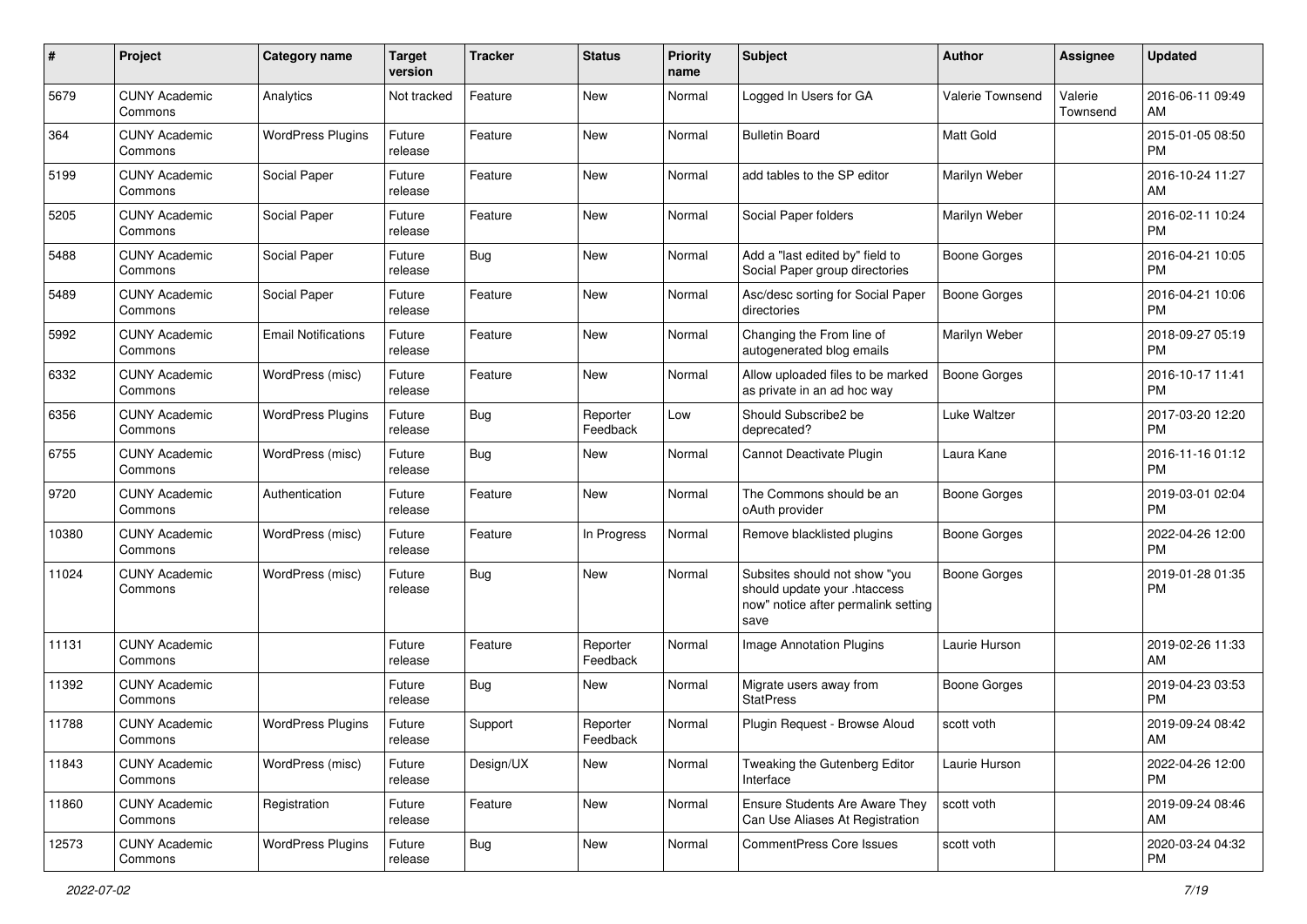| #     | Project                         | <b>Category name</b>     | <b>Target</b><br>version | <b>Tracker</b> | <b>Status</b> | <b>Priority</b><br>name | <b>Subject</b>                                                       | <b>Author</b>       | Assignee        | <b>Updated</b>                |
|-------|---------------------------------|--------------------------|--------------------------|----------------|---------------|-------------------------|----------------------------------------------------------------------|---------------------|-----------------|-------------------------------|
| 13048 | <b>CUNY Academic</b><br>Commons | Shortcodes and<br>embeds | Future<br>release        | Feature        | New           | Normal                  | Jupyter Notebooks support                                            | Boone Gorges        |                 | 2020-07-14 11:46<br>AM        |
| 13650 | <b>CUNY Academic</b><br>Commons | Group Library            | Future<br>release        | Feature        | New           | Normal                  | Forum Attachments in Group<br>Library                                | Laurie Hurson       |                 | 2021-11-19 12:30<br><b>PM</b> |
| 58    | <b>CUNY Academic</b><br>Commons | BuddyPress (misc)        | Future<br>release        | Feature        | Assigned      | Low                     | Make member search sortable by<br>last name                          | Roberta Brody       | Boone<br>Gorges | 2010-08-26 02:38<br><b>PM</b> |
| 287   | <b>CUNY Academic</b><br>Commons | WordPress (misc)         | Future<br>release        | Feature        | Assigned      | Normal                  | Create troubleshooting tool for<br>account sign-up                   | <b>Matt Gold</b>    | Boone<br>Gorges | 2015-11-09 06:17<br><b>PM</b> |
| 377   | <b>CUNY Academic</b><br>Commons | BuddyPress (misc)        | Future<br>release        | Feature        | Assigned      | Normal                  | Like buttons                                                         | Matt Gold           | Boone<br>Gorges | 2010-11-16 05:13<br><b>PM</b> |
| 435   | <b>CUNY Academic</b><br>Commons | BuddyPress (misc)        | Future<br>release        | Feature        | Assigned      | Normal                  | Include Avatar Images in Forum<br><b>Post Notification Emails</b>    | <b>Matt Gold</b>    | Boone<br>Gorges | 2010-12-08 12:40<br><b>PM</b> |
| 500   | <b>CUNY Academic</b><br>Commons | <b>BuddyPress (misc)</b> | Future<br>release        | Feature        | Assigned      | Normal                  | <b>Export Group Data</b>                                             | <b>Matt Gold</b>    | Boone<br>Gorges | 2010-12-19 12:09<br><b>PM</b> |
| 519   | <b>CUNY Academic</b><br>Commons | <b>BuddyPress Docs</b>   | Future<br>release        | Feature        | Assigned      | Low                     | TOC for individual docs - for new<br>BP "wiki-like" plugin           | scott voth          | Boone<br>Gorges | 2015-11-09 05:54<br><b>PM</b> |
| 554   | <b>CUNY Academic</b><br>Commons | BuddyPress (misc)        | Future<br>release        | Feature        | Assigned      | Normal                  | Add Trackback notifications to<br>site-wide activity feed            | Matt Gold           | Boone<br>Gorges | 2015-11-09 06:19<br><b>PM</b> |
| 585   | <b>CUNY Academic</b><br>Commons | Group Forums             | Future<br>release        | Feature        | Assigned      | Normal                  | Merge Forum Topics                                                   | Sarah Morgano       | Boone<br>Gorges | 2011-07-06 04:11<br><b>PM</b> |
| 599   | <b>CUNY Academic</b><br>Commons | BuddyPress (misc)        | Future<br>release        | Feature        | Assigned      | Normal                  | Consider adding rating plugins for<br><b>BuddyPress/BBPress</b>      | <b>Matt Gold</b>    | Boone<br>Gorges | 2011-08-22 06:50<br><b>PM</b> |
| 618   | <b>CUNY Academic</b><br>Commons | <b>BuddyPress Docs</b>   | Future<br>release        | Feature        | Assigned      | Normal                  | BuddyPress Docs: export formats                                      | <b>Boone Gorges</b> | Boone<br>Gorges | 2015-11-09 05:38<br><b>PM</b> |
| 635   | <b>CUNY Academic</b><br>Commons | BuddyPress (misc)        | Future<br>release        | Feature        | Assigned      | Normal                  | Big Blue Button -<br>Videoconferencing in Groups and<br><b>Blogs</b> | <b>Matt Gold</b>    | Boone<br>Gorges | 2011-03-14 03:24<br><b>PM</b> |
| 658   | <b>CUNY Academic</b><br>Commons | <b>WordPress Plugins</b> | Future<br>release        | Feature        | Assigned      | Normal                  | Rebulid Sitewide Tag Suggestion                                      | <b>Matt Gold</b>    | Boone<br>Gorges | 2015-01-05 08:47<br><b>PM</b> |
| 1165  | <b>CUNY Academic</b><br>Commons | <b>Email Invitations</b> | Future<br>release        | Feature        | Assigned      | Low                     | Allow saved lists of invitees under<br>Send Invites                  | <b>Boone Gorges</b> | Boone<br>Gorges | 2015-11-09 06:03<br>PM        |
| 1166  | <b>CUNY Academic</b><br>Commons | <b>Email Invitations</b> | Future<br>release        | Feature        | New           | Low                     | Better organizational tools for Sent   Boone Gorges<br>Invites       |                     | Boone<br>Gorges | 2015-11-09 06:02<br><b>PM</b> |
| 1167  | <b>CUNY Academic</b><br>Commons | <b>Email Invitations</b> | Future<br>release        | Feature        | <b>New</b>    | Low                     | Allow email invitations to be resent                                 | Boone Gorges        | Boone<br>Gorges | 2015-11-12 12:53<br>AM        |
| 1417  | <b>CUNY Academic</b><br>Commons | <b>BuddyPress Docs</b>   | Future<br>release        | Feature        | Assigned      | Low                     | Bulk actions for BuddyPress Docs                                     | <b>Boone Gorges</b> | Boone<br>Gorges | 2016-10-17 10:41<br><b>PM</b> |
| 1422  | <b>CUNY Academic</b><br>Commons | <b>BuddyPress Docs</b>   | Future<br>release        | Feature        | Assigned      | Normal                  | Make "created Doc" activity icons<br>non-mini                        | Boone Gorges        | Boone<br>Gorges | 2015-11-09 05:48<br>PM        |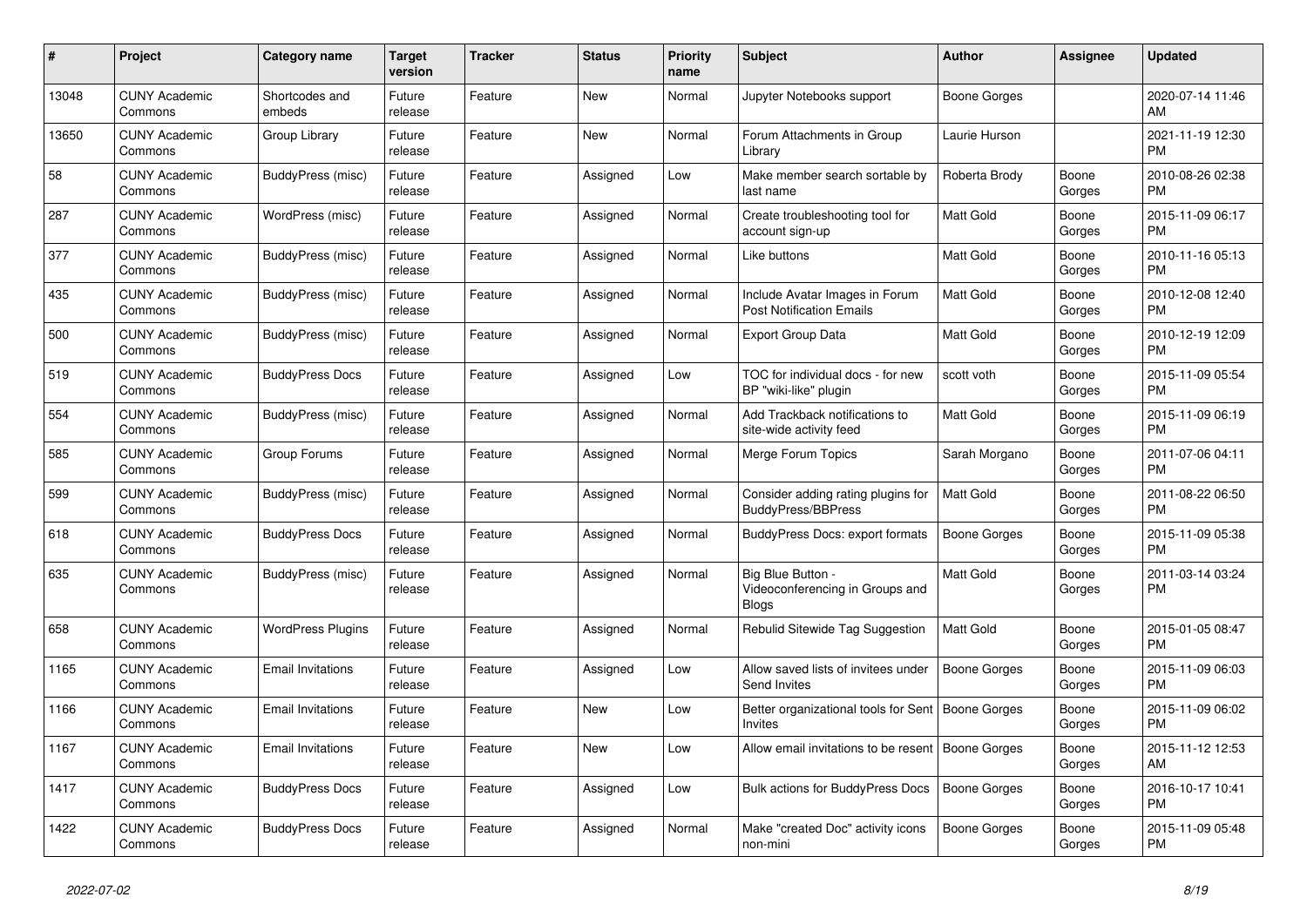| #    | Project                         | <b>Category name</b>     | <b>Target</b><br>version | <b>Tracker</b> | <b>Status</b> | <b>Priority</b><br>name | <b>Subject</b>                                                                 | <b>Author</b>      | Assignee        | <b>Updated</b>                |
|------|---------------------------------|--------------------------|--------------------------|----------------|---------------|-------------------------|--------------------------------------------------------------------------------|--------------------|-----------------|-------------------------------|
| 1460 | <b>CUNY Academic</b><br>Commons | Analytics                | Future<br>release        | Feature        | Assigned      | Normal                  | <b>Update System Report</b>                                                    | <b>Brian Foote</b> | Boone<br>Gorges | 2015-11-09 06:13<br><b>PM</b> |
| 1508 | <b>CUNY Academic</b><br>Commons | WordPress (misc)         | Future<br>release        | Feature        | Assigned      | Normal                  | Share login cookies across<br>mapped domains                                   | Boone Gorges       | Boone<br>Gorges | 2012-07-02 12:12<br><b>PM</b> |
| 1562 | <b>CUNY Academic</b><br>Commons | <b>WordPress Plugins</b> | Future<br>release        | Feature        | Assigned      | Low                     | Play with NYT Collaborative<br><b>Authoring Tool</b>                           | <b>Matt Gold</b>   | Boone<br>Gorges | 2015-01-05 08:47<br><b>PM</b> |
| 1744 | <b>CUNY Academic</b><br>Commons | <b>BuddyPress Docs</b>   | Future<br>release        | Feature        | Assigned      | Normal                  | Spreadsheet-style Docs                                                         | Boone Gorges       | Boone<br>Gorges | 2015-11-09 06:13<br><b>PM</b> |
| 1888 | <b>CUNY Academic</b><br>Commons | Home Page                | Future<br>release        | Feature        | Assigned      | Normal                  | Refactor BP MPO Activity Filter to<br>support proper pagination                | Sarah Morgano      | Boone<br>Gorges | 2014-05-01 07:11<br><b>PM</b> |
| 2013 | <b>CUNY Academic</b><br>Commons | <b>Public Portfolio</b>  | Future<br>release        | Feature        | Assigned      | Low                     | Have Profile Privacy Options show<br>up only for filled-in fields              | Matt Gold          | Boone<br>Gorges | 2015-11-09 06:09<br><b>PM</b> |
| 2223 | <b>CUNY Academic</b><br>Commons | <b>WordPress Plugins</b> | Future<br>release        | Feature        | Assigned      | Low                     | Add Participad to the CUNY<br><b>Academic Commons</b>                          | Matt Gold          | Boone<br>Gorges | 2014-09-17 10:03<br><b>PM</b> |
| 2325 | <b>CUNY Academic</b><br>Commons | BuddyPress (misc)        | Future<br>release        | Feature        | Assigned      | Low                     | Profile should have separate fields<br>for first/last names                    | l local admin      | Boone<br>Gorges | 2015-11-09 06:09<br><b>PM</b> |
| 2523 | <b>CUNY Academic</b><br>Commons | <b>BuddyPress Docs</b>   | Future<br>release        | Feature        | Assigned      | Normal                  | Allow Users to Upload Images to<br><b>BP</b> Docs                              | <b>Matt Gold</b>   | Boone<br>Gorges | 2015-11-09 06:14<br><b>PM</b> |
| 2610 | <b>CUNY Academic</b><br>Commons | Group Invitations        | Future<br>release        | Feature        | Assigned      | Low                     | Request: Custom invitation<br>message to group invites                         | local admin        | Boone<br>Gorges | 2015-11-09 06:13<br><b>PM</b> |
| 2753 | <b>CUNY Academic</b><br>Commons | <b>Public Portfolio</b>  | Future<br>release        | Feature        | New           | Normal                  | Create actual actual tagification in<br>academic interests and other<br>fields | Micki Kaufman      | Boone<br>Gorges | 2015-01-05 08:52<br><b>PM</b> |
| 3002 | <b>CUNY Academic</b><br>Commons | Search                   | Future<br>release        | Feature        | Assigned      | Normal                  | Overhaul CAC search by using<br>external search appliance                      | Boone Gorges       | Boone<br>Gorges | 2020-07-15 03:05<br><b>PM</b> |
| 3042 | <b>CUNY Academic</b><br>Commons | <b>Public Portfolio</b>  | Future<br>release        | Feature        | Assigned      | Normal                  | Browsing member interests                                                      | Matt Gold          | Boone<br>Gorges | 2015-03-21 09:04<br><b>PM</b> |
| 3048 | <b>CUNY Academic</b><br>Commons | <b>Public Portfolio</b>  | Future<br>release        | Feature        | <b>New</b>    | Low                     | Images for rich text profile fields                                            | Boone Gorges       | Boone<br>Gorges | 2014-02-19 12:56<br><b>PM</b> |
| 3080 | <b>CUNY Academic</b><br>Commons | <b>Group Files</b>       | Future<br>release        | Feature        | Assigned      | Low                     | Create a system to keep track of<br>file changes                               | <b>Matt Gold</b>   | Boone<br>Gorges | 2014-02-26 10:04<br><b>PM</b> |
| 3193 | <b>CUNY Academic</b><br>Commons | Group Forums             | Future<br>release        | Feature        | Assigned      | Normal                  | bbPress 2.x dynamic roles and<br><b>RBE</b>                                    | Boone Gorges       | Boone<br>Gorges | 2014-09-30 01:30<br><b>PM</b> |
| 3220 | <b>CUNY Academic</b><br>Commons | <b>Public Portfolio</b>  | Future<br>release        | Feature        | Assigned      | Normal                  | Add indent/outdent option to<br>Formatting Buttons on Profile<br>Page          | Matt Gold          | Boone<br>Gorges | 2014-05-21 10:39<br><b>PM</b> |
| 3308 | CUNY Academic<br>Commons        | Group Invitations        | Future<br>release        | Feature        | Assigned      | Normal                  | Allow members to rescind group<br>invitations                                  | <b>Matt Gold</b>   | Boone<br>Gorges | 2015-04-01 08:53<br>PM        |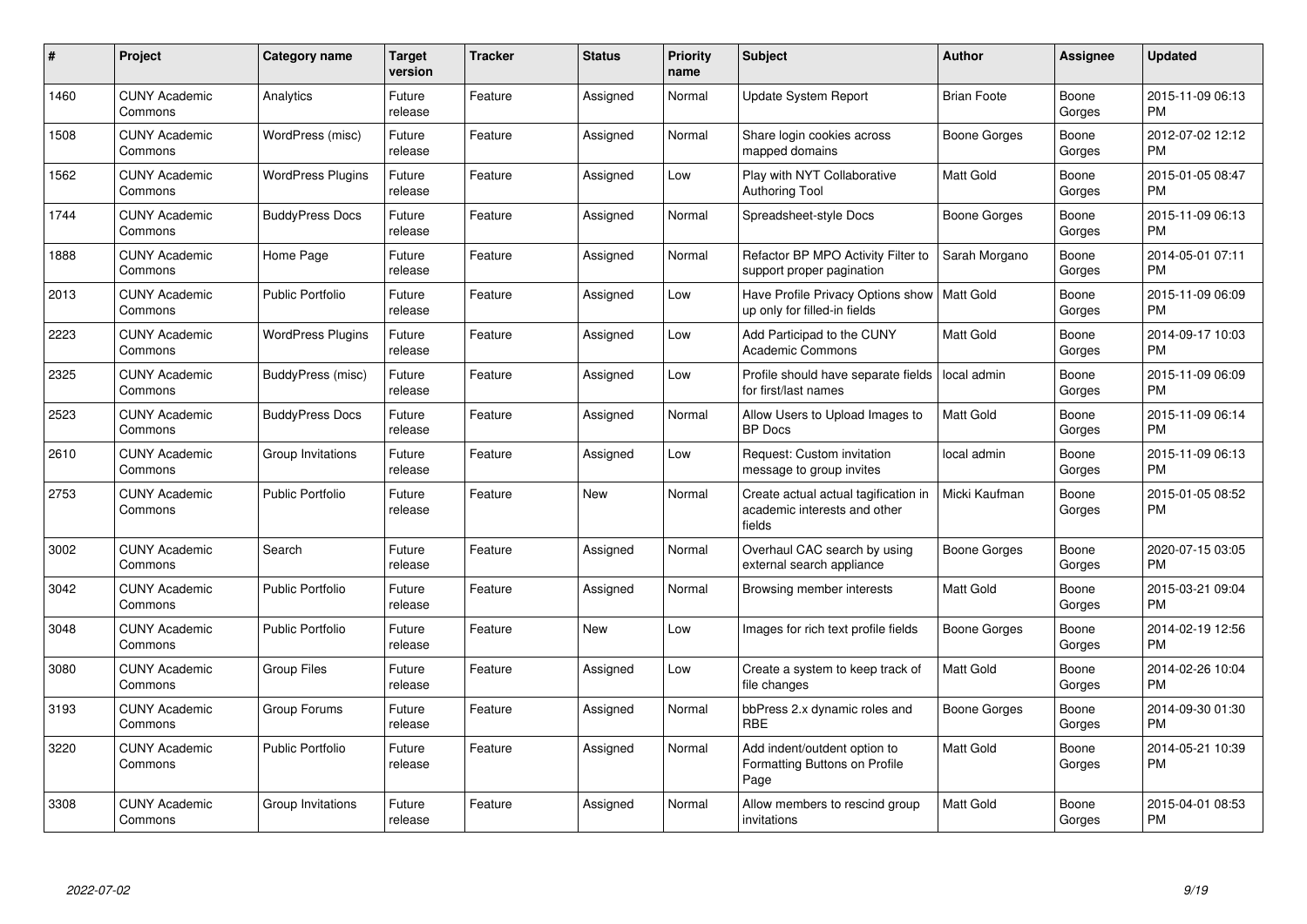| #    | Project                         | <b>Category name</b>    | <b>Target</b><br>version | <b>Tracker</b> | <b>Status</b>        | <b>Priority</b><br>name | <b>Subject</b>                                                                            | <b>Author</b>           | <b>Assignee</b> | <b>Updated</b>                |
|------|---------------------------------|-------------------------|--------------------------|----------------|----------------------|-------------------------|-------------------------------------------------------------------------------------------|-------------------------|-----------------|-------------------------------|
| 3475 | <b>CUNY Academic</b><br>Commons | Events                  | Future<br>release        | Feature        | Assigned             | Normal                  | Request to add plugin to<br>streamline room<br>booking/appointment booking                | Naomi Barrettara        | Boone<br>Gorges | 2014-12-01 05:14<br>PM.       |
| 3580 | <b>CUNY Academic</b><br>Commons | Group Blogs             | Future<br>release        | Feature        | <b>New</b>           | Normal                  | Multiple blogs per group                                                                  | Boone Gorges            | Boone<br>Gorges | 2018-02-20 02:02<br>PM.       |
| 3759 | <b>CUNY Academic</b><br>Commons | WordPress (misc)        | Future<br>release        | Feature        | Assigned             | Normal                  | Review Interface for Adding Users<br>to Blogs                                             | Matt Gold               | Boone<br>Gorges | 2015-03-24 05:52<br><b>PM</b> |
| 3768 | <b>CUNY Academic</b><br>Commons | <b>Public Portfolio</b> | Future<br>release        | Feature        | Assigned             | Normal                  | Institutions/Past positions on<br>public portfolios                                       | Matt Gold               | Boone<br>Gorges | 2018-04-23 10:44<br>AM        |
| 4053 | <b>CUNY Academic</b><br>Commons | Events                  | Future<br>release        | Feature        | Assigned             | Normal                  | Create new tab for past events                                                            | <b>Matt Gold</b>        | Boone<br>Gorges | 2015-05-12 02:10<br><b>PM</b> |
| 4238 | <b>CUNY Academic</b><br>Commons | Events                  | Future<br>release        | Feature        | Assigned             | Normal                  | Copy Events to Other Groups?                                                              | <b>Matt Gold</b>        | Boone<br>Gorges | 2015-07-02 10:08<br>AM        |
| 4481 | <b>CUNY Academic</b><br>Commons | Events                  | Future<br>release        | Feature        | New                  | Normal                  | Group admins/mods should have<br>the ability to unlink an event from<br>the group         | <b>Boone Gorges</b>     | Boone<br>Gorges | 2017-04-24 03:53<br><b>PM</b> |
| 4592 | <b>CUNY Academic</b><br>Commons | Events                  | Future<br>release        | Design/UX      | New                  | Normal                  | Event Creation - Venue Dropdown<br>Slow                                                   | Samantha Raddatz        | Boone<br>Gorges | 2015-09-14 04:56<br><b>PM</b> |
| 4903 | <b>CUNY Academic</b><br>Commons | Events                  | Future<br>release        | Design/UX      | Assigned             | Normal                  | Improving visual appearance of<br>event calendars                                         | Matt Gold               | Boone<br>Gorges | 2016-10-13 11:51<br>AM        |
| 4980 | <b>CUNY Academic</b><br>Commons | Home Page               | Future<br>release        | Feature        | Assigned             | Normal                  | CAC Featured Content -- Adding<br>Randomization                                           | <b>Matt Gold</b>        | Boone<br>Gorges | 2016-12-12 03:01<br>PM.       |
| 5052 | <b>CUNY Academic</b><br>Commons | Social Paper            | Future<br>release        | Feature        | New                  | Low                     | Sentence by sentence or line by<br>line comments (SP suggestion #3)                       | <b>Marilyn Weber</b>    | Boone<br>Gorges | 2016-02-11 10:24<br><b>PM</b> |
| 5182 | <b>CUNY Academic</b><br>Commons | Social Paper            | Future<br>release        | Design/UX      | New                  | Normal                  | "Publishing" a private paper on<br>social paper?                                          | Raffi<br>Khatchadourian | Boone<br>Gorges | 2016-10-13 04:12<br><b>PM</b> |
| 5234 | <b>CUNY Academic</b><br>Commons | Membership              | Future<br>release        | Feature        | Assigned             | Normal                  | Write Unconfirmed patch for WP                                                            | Boone Gorges            | Boone<br>Gorges | 2016-10-24 11:18<br>AM        |
| 5696 | <b>CUNY Academic</b><br>Commons | Events                  | Future<br>release        | Feature        | Assigned             | Normal                  | Events Calendar - display options<br>calendar aggregation                                 | <b>Matt Gold</b>        | Boone<br>Gorges | 2016-10-13 11:44<br>AM        |
| 6014 | <b>CUNY Academic</b><br>Commons | Publicity               | Future<br>release        | Publicity      | Reporter<br>Feedback | Normal                  | Google search listing                                                                     | Matt Gold               | Boone<br>Gorges | 2016-09-21 03:48<br><b>PM</b> |
| 6389 | <b>CUNY Academic</b><br>Commons | <b>BuddyPress Docs</b>  | Future<br>release        | Feature        | New                  | Low                     | Make Discussion Area Visible<br>When Editing a Doc                                        | Luke Waltzer            | Boone<br>Gorges | 2016-10-21 04:16<br>PM        |
| 7022 | <b>CUNY Academic</b><br>Commons | Announcements           | Future<br>release        | Bug            | New                  | Normal                  | Sitewide announcements should<br>be displayed on, and dismissable<br>from, mapped domains | <b>Boone Gorges</b>     | Boone<br>Gorges | 2018-03-22 10:18<br>AM        |
| 7663 | <b>CUNY Academic</b><br>Commons | Social Paper            | Future<br>release        | <b>Bug</b>     | New                  | Normal                  | Social Paper notifications not<br>formatted correctly on secondary<br>sites               | <b>Boone Gorges</b>     | Boone<br>Gorges | 2018-04-16 03:52<br>PM        |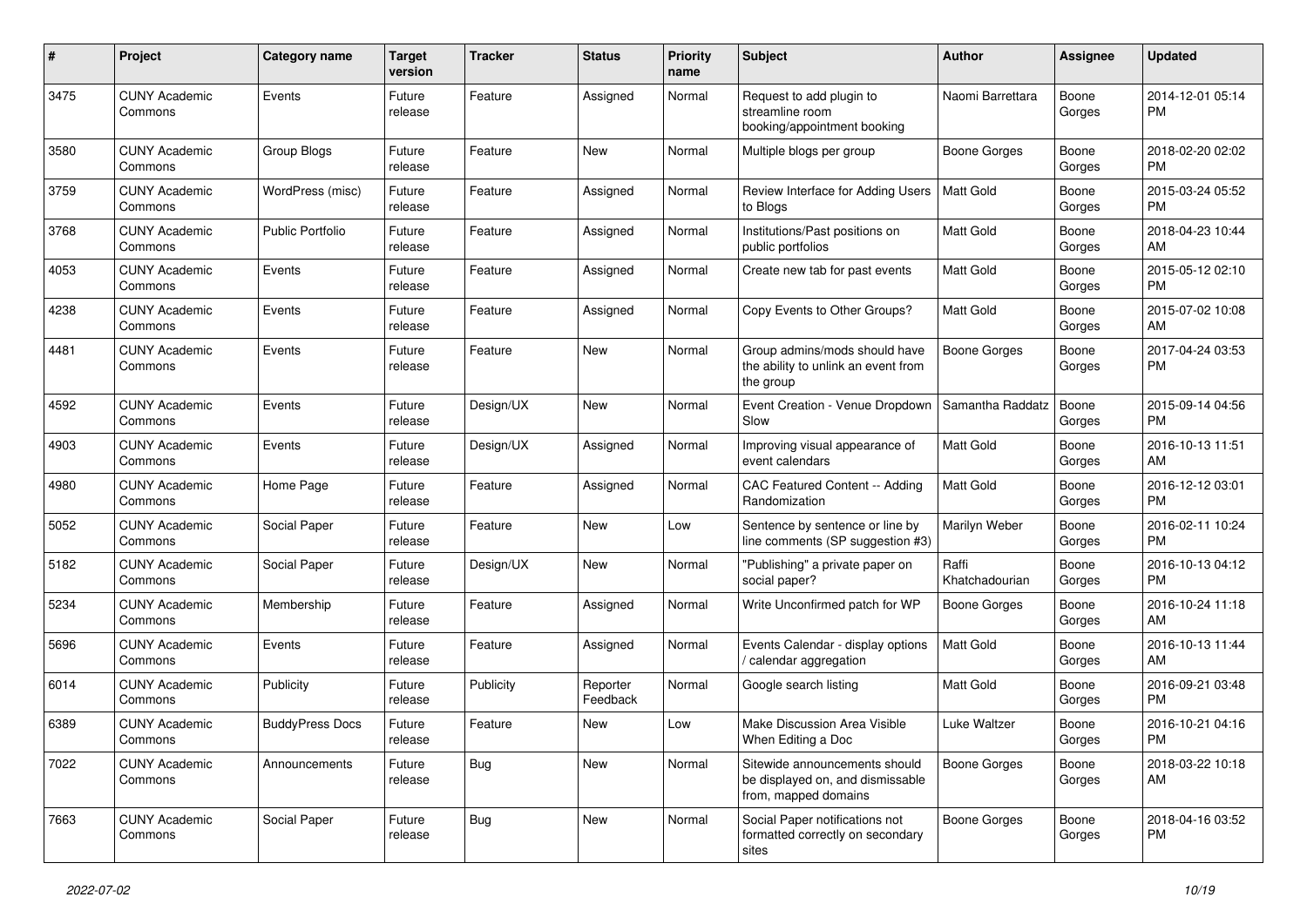| #     | Project                         | <b>Category name</b>       | <b>Target</b><br>version | <b>Tracker</b> | <b>Status</b>        | <b>Priority</b><br>name | <b>Subject</b>                                                                                  | <b>Author</b>     | Assignee        | <b>Updated</b>                |
|-------|---------------------------------|----------------------------|--------------------------|----------------|----------------------|-------------------------|-------------------------------------------------------------------------------------------------|-------------------|-----------------|-------------------------------|
| 7981  | <b>CUNY Academic</b><br>Commons | Social Paper               | Future<br>release        | Bug            | <b>New</b>           | Normal                  | Social Paper comments should<br>not go to spam                                                  | Luke Waltzer      | Boone<br>Gorges | 2018-04-16 03:52<br><b>PM</b> |
| 8675  | <b>CUNY Academic</b><br>Commons | User Onboarding            | Future<br>release        | Bug            | Reporter<br>Feedback | Low                     | Add new User search screen calls<br>for the input of email address but<br>doesn't work with one | Paul Hebert       | Boone<br>Gorges | 2017-10-11 11:17<br>AM        |
| 8756  | <b>CUNY Academic</b><br>Commons | Group Blogs                | Future<br>release        | Feature        | Hold                 | Normal                  | Connect multiple blogs to one<br>group?                                                         | Matt Gold         | Boone<br>Gorges | 2017-09-30 10:42<br>AM        |
| 8835  | <b>CUNY Academic</b><br>Commons | <b>Blogs (BuddyPress)</b>  | Future<br>release        | Feature        | New                  | Normal                  | Extend cuny is shortlinks to sites                                                              | Luke Waltzer      | Boone<br>Gorges | 2022-04-26 11:59<br>AM        |
| 8836  | <b>CUNY Academic</b><br>Commons | Blogs (BuddyPress)         | Future<br>release        | Feature        | Assigned             | Normal                  | Redesign site launch process                                                                    | Matt Gold         | Boone<br>Gorges | 2019-10-03 02:49<br><b>PM</b> |
| 8900  | <b>CUNY Academic</b><br>Commons | Accessibility              | Future<br>release        | Feature        | Assigned             | Normal                  | Look into tools to enforce<br>accessibility in WP environment                                   | <b>Matt Gold</b>  | Boone<br>Gorges | 2022-04-26 11:59<br>AM        |
| 8901  | <b>CUNY Academic</b><br>Commons | Accessibility              | Future<br>release        | Feature        | Assigned             | Normal                  | Theme analysis for accessibility                                                                | <b>Matt Gold</b>  | Boone<br>Gorges | 2022-04-26 11:59<br>AM        |
| 9207  | <b>CUNY Academic</b><br>Commons |                            | Future<br>release        | Support        | Reporter<br>Feedback | Normal                  | display dashboards made in<br>Tableau?                                                          | Marilyn Weber     | Boone<br>Gorges | 2018-04-10 10:42<br>AM        |
| 9211  | <b>CUNY Academic</b><br>Commons | <b>WordPress Plugins</b>   | Future<br>release        | Support        | Reporter<br>Feedback | Normal                  | Auto-Role Setting in Forum Plugin<br>Causing Some Confusion                                     | Luke Waltzer      | Boone<br>Gorges | 2018-03-13 11:44<br>AM        |
| 9289  | <b>CUNY Academic</b><br>Commons | <b>WordPress Plugins</b>   | Future<br>release        | Bug            | Reporter<br>Feedback | Normal                  | Email Users Plugin                                                                              | Laurie Hurson     | Boone<br>Gorges | 2018-10-24 12:34<br><b>PM</b> |
| 9895  | <b>CUNY Academic</b><br>Commons | Onboarding                 | Future<br>release        | Feature        | Assigned             | Normal                  | Add "Accept Invitation"<br>link/button/function to Group<br>and/or Site invitation emails?      | Luke Waltzer      | Boone<br>Gorges | 2018-06-07 12:42<br><b>PM</b> |
| 9926  | <b>CUNY Academic</b><br>Commons | <b>WordPress Plugins</b>   | Future<br>release        | Bug            | New                  | Normal                  | twitter-mentions-as-comments<br>cron jobs can run long                                          | Boone Gorges      | Boone<br>Gorges | 2018-10-24 12:34<br><b>PM</b> |
| 9947  | <b>CUNY Academic</b><br>Commons | <b>WordPress Plugins</b>   | Future<br>release        | Feature        | Reporter<br>Feedback | Normal                  | Install H5P quiz plugin                                                                         | <b>Matt Gold</b>  | Boone<br>Gorges | 2018-09-11 11:01<br>AM        |
| 10226 | <b>CUNY Academic</b><br>Commons | Courses                    | Future<br>release        | Feature        | New                  | Normal                  | Add "My Courses" to drop down<br>list                                                           | scott voth        | Boone<br>Gorges | 2021-11-19 12:42<br><b>PM</b> |
| 10368 | <b>CUNY Academic</b><br>Commons |                            | Future<br>release        | Feature        | Assigned             | Normal                  | Use ORCID data to populate<br>academic profile page                                             | Stephen Francoeur | Boone<br>Gorges | 2018-09-25 01:53<br><b>PM</b> |
| 11531 | <b>CUNY Academic</b><br>Commons | Events                     | Future<br>release        | Feature        | <b>New</b>           | Normal                  | Main Events calendar should<br>include non-public events that<br>user has access to             | scott voth        | Boone<br>Gorges | 2019-06-11 10:00<br>AM        |
| 11945 | <b>CUNY Academic</b><br>Commons | Reckoning                  | Future<br>release        | Feature        | Reporter<br>Feedback | Normal                  | Add Comments bubble to<br>Reckoning views                                                       | Boone Gorges      | Boone<br>Gorges | 2019-11-12 05:14<br><b>PM</b> |
| 12042 | <b>CUNY Academic</b><br>Commons | <b>Email Notifications</b> | Future<br>release        | Feature        | New                  | Normal                  | Improved error logging for BPGES<br>send queue                                                  | Boone Gorges      | Boone<br>Gorges | 2021-11-19 12:25<br><b>PM</b> |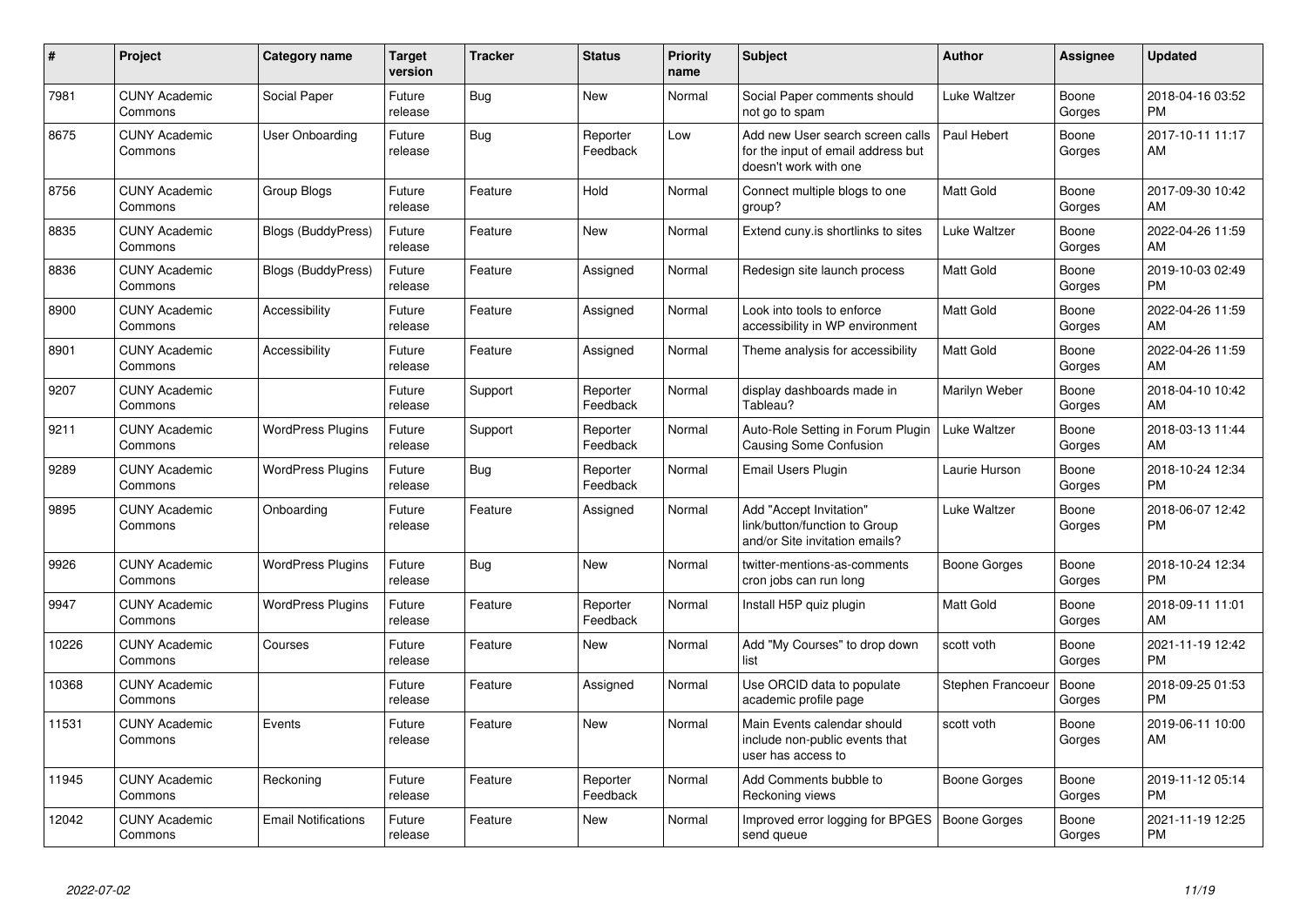| #     | <b>Project</b>                  | Category name              | <b>Target</b><br>version | <b>Tracker</b> | <b>Status</b>        | <b>Priority</b><br>name | <b>Subject</b>                                                                             | <b>Author</b>    | Assignee        | <b>Updated</b>                |
|-------|---------------------------------|----------------------------|--------------------------|----------------|----------------------|-------------------------|--------------------------------------------------------------------------------------------|------------------|-----------------|-------------------------------|
| 12091 | <b>CUNY Academic</b><br>Commons | <b>Group Files</b>         | Future<br>release        | Feature        | <b>New</b>           | Normal                  | Improved pre-upload file validation<br>for bp-group-documents                              | Boone Gorges     | Boone<br>Gorges | 2019-11-14 01:21<br><b>PM</b> |
| 13370 | <b>CUNY Academic</b><br>Commons | Group Library              | Future<br>release        | Feature        | <b>New</b>           | Normal                  | Library bulk deletion and folder<br>editing                                                | Colin McDonald   | Boone<br>Gorges | 2020-10-13 10:41<br>AM.       |
| 13466 | <b>CUNY Academic</b><br>Commons | Cavalcade                  | Future<br>release        | Feature        | New                  | Normal                  | Automated cleanup for duplicate<br>Cavalcade tasks                                         | Boone Gorges     | Boone<br>Gorges | 2020-10-13 05:24<br><b>PM</b> |
| 13835 | <b>CUNY Academic</b><br>Commons | WordPress (misc)           | Future<br>release        | Feature        | New                  | Normal                  | Allow OneSearch widget to have<br>'CUNY' as campus                                         | Boone Gorges     | Boone<br>Gorges | 2021-11-19 12:39<br><b>PM</b> |
| 14113 | <b>CUNY Academic</b><br>Commons | WordPress (misc)           | Future<br>release        | <b>Bug</b>     | Hold                 | Normal                  | Block Editor Not Working on this<br>page - Json error                                      | scott voth       | Boone<br>Gorges | 2021-03-05 11:01<br>AM.       |
| 14184 | <b>CUNY Academic</b><br>Commons | <b>Public Portfolio</b>    | Future<br>release        | Feature        | New                  | Normal                  | Centralized mechanism for storing<br>Campus affiliations                                   | Boone Gorges     | Boone<br>Gorges | 2022-01-04 11:35<br>AM.       |
| 14309 | <b>CUNY Academic</b><br>Commons | Group Library              | Future<br>release        | Feature        | New                  | Normal                  | Better handling of<br>bp_group_document file download<br>attempts when file is not present | Boone Gorges     | Boone<br>Gorges | 2021-11-19 12:28<br><b>PM</b> |
| 14987 | <b>CUNY Academic</b><br>Commons | <b>WordPress Plugins</b>   | Future<br>release        | <b>Bug</b>     | New                  | Normal                  | Elementor update causes<br>database freeze-up                                              | Boone Gorges     | Boone<br>Gorges | 2021-11-29 12:02<br>PM.       |
| 15604 | <b>CUNY Academic</b><br>Commons | <b>Email Notifications</b> | Future<br>release        | Feature        | Assigned             | Normal                  | <b>Restructure Commons Group</b><br><b>Digest Email Messages</b>                           | Matt Gold        | Boone<br>Gorges | 2022-05-26 10:45<br>AM        |
| 16092 | <b>CUNY Academic</b><br>Commons |                            | Future<br>release        | Feature        | Hold                 | Normal                  | Don't show main site in Site<br>search results                                             | Boone Gorges     | Boone<br>Gorges | 2022-05-17 03:12<br><b>PM</b> |
| 365   | <b>CUNY Academic</b><br>Commons | WordPress (misc)           | Future<br>release        | Feature        | Assigned             | Normal                  | <b>Create Mouseover Tooltips</b><br>throughout Site                                        | Matt Gold        | Chris Stein     | 2015-11-09 06:18<br><b>PM</b> |
| 860   | <b>CUNY Academic</b><br>Commons | Design                     | Future<br>release        | Design/UX      | Assigned             | Normal                  | <b>Standardize Button Treatment</b><br><b>Across the Commons</b>                           | Chris Stein      | Chris Stein     | 2014-05-01 09:45<br>AM        |
| 1544  | <b>CUNY Academic</b><br>Commons | Groups (misc)              | Future<br>release        | Feature        | Reporter<br>Feedback | Normal                  | Group Filtering and Sorting                                                                | Matt Gold        | Chris Stein     | 2019-03-01 02:25<br><b>PM</b> |
| 2754  | <b>CUNY Academic</b><br>Commons | Design                     | Future<br>release        | Feature        | Assigned             | Normal                  | Determine strategy for CAC logo<br>handling in top header                                  | Micki Kaufman    | Chris Stein     | 2015-01-05 08:53<br><b>PM</b> |
| 2832  | <b>CUNY Academic</b><br>Commons | <b>Public Portfolio</b>    | Future<br>release        | Feature        | Assigned             | Normal                  | Improve interface for (not)<br>auto-linking profile fields                                 | Boone Gorges     | Chris Stein     | 2015-01-05 08:52<br><b>PM</b> |
| 2881  | <b>CUNY Academic</b><br>Commons | Public Portfolio           | Future<br>release        | Feature        | Assigned             | Normal                  | Redesign the UX for Profiles                                                               | Chris Stein      | Chris Stein     | 2016-10-13 12:45<br><b>PM</b> |
| 3059  | <b>CUNY Academic</b><br>Commons | Group Forums               | Future<br>release        | Design/UX      | New                  | Normal                  | Forum Post Permissable Content<br><b>Explanatory Text</b>                                  | Chris Stein      | Chris Stein     | 2015-04-02 11:27<br>AM        |
| 3330  | <b>CUNY Academic</b><br>Commons | My Commons                 | Future<br>release        | Feature        | Assigned             | Normal                  | "Commons Information" tool                                                                 | Boone Gorges     | Chris Stein     | 2014-09-22 08:46<br>PM        |
| 3354  | <b>CUNY Academic</b><br>Commons | <b>Group Files</b>         | Future<br>release        | Feature        | Assigned             | Low                     | Allow Group Download of Multiple<br><b>Selected Files</b>                                  | <b>Matt Gold</b> | Chris Stein     | 2014-08-01 08:50<br>AM        |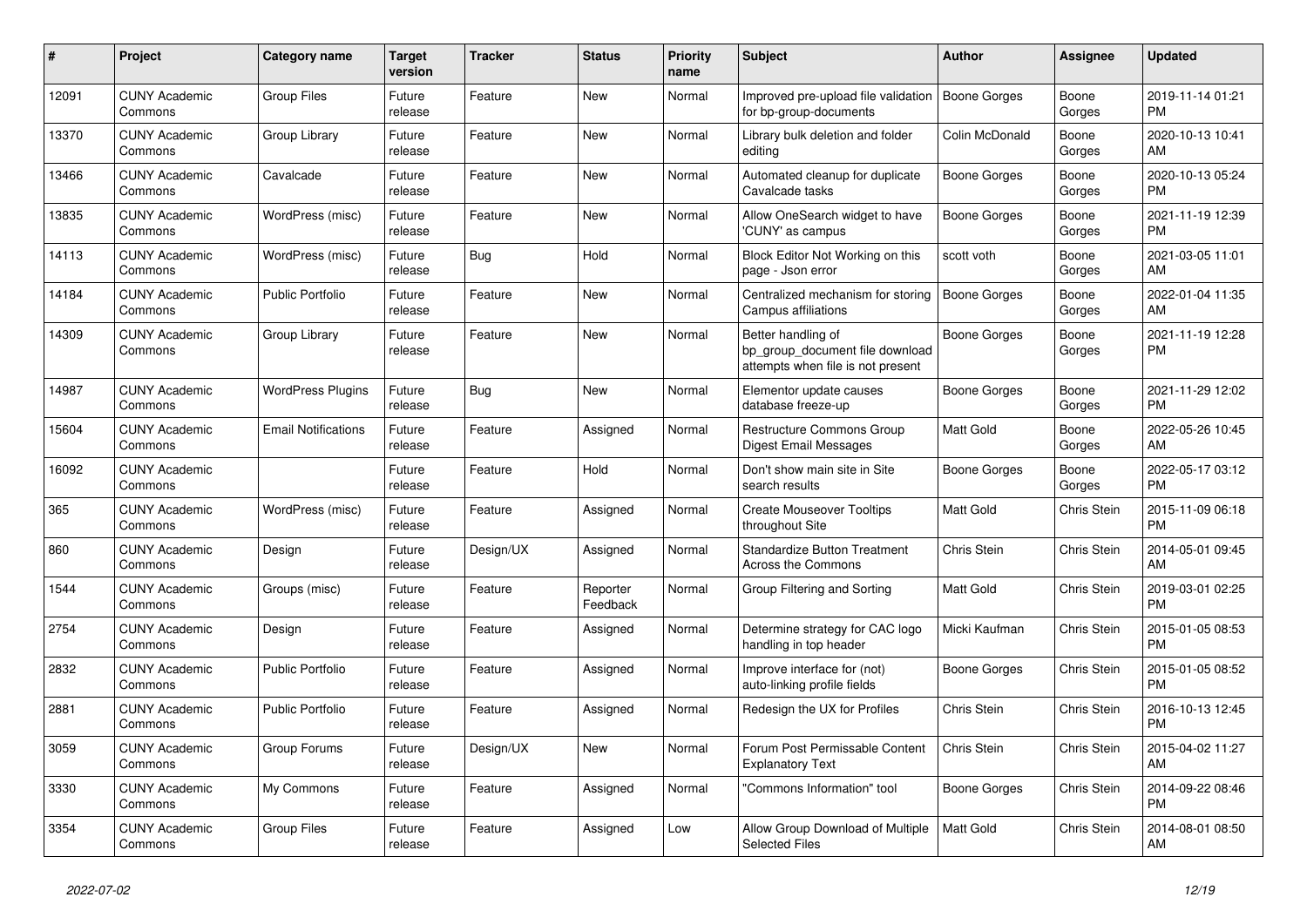| #     | Project                         | <b>Category name</b>      | <b>Target</b><br>version | <b>Tracker</b> | <b>Status</b>        | <b>Priority</b><br>name | <b>Subject</b>                                                      | <b>Author</b>    | Assignee            | <b>Updated</b>                |
|-------|---------------------------------|---------------------------|--------------------------|----------------|----------------------|-------------------------|---------------------------------------------------------------------|------------------|---------------------|-------------------------------|
| 3770  | <b>CUNY Academic</b><br>Commons | <b>Public Portfolio</b>   | Future<br>release        | Feature        | Assigned             | Normal                  | Improve Layout/Formatting of<br>Positions Area on Public Portfolios | <b>Matt Gold</b> | Chris Stein         | 2015-04-01 09:17<br><b>PM</b> |
| 5827  | <b>CUNY Academic</b><br>Commons | <b>Public Portfolio</b>   | Future<br>release        | Bug            | Assigned             | Normal                  | Academic Interests square bracket<br>links not working              | scott voth       | <b>Chris Stein</b>  | 2016-08-11 11:59<br><b>PM</b> |
| 9028  | <b>CUNY Academic</b><br>Commons | Onboarding                | Future<br>release        | Feature        | Assigned             | Normal                  | suggest groups to new members<br>during the registration process    | <b>Matt Gold</b> | Chris Stein         | 2018-10-24 12:34<br><b>PM</b> |
| 10354 | <b>CUNY Academic</b><br>Commons | <b>Public Portfolio</b>   | Future<br>release        | Feature        | New                  | Normal                  | Opt out of Having a Profile Page                                    | scott voth       | Chris Stein         | 2020-05-12 10:43<br>AM        |
| 8078  | <b>CUNY Academic</b><br>Commons | <b>WordPress Plugins</b>  | Future<br>release        | System Upgrade | Assigned             | Normal                  | <b>CommentPress Updates</b>                                         | Margaret Galvan  | Christian<br>Wach   | 2017-05-08 03:49<br><b>PM</b> |
| 13199 | <b>CUNY Academic</b><br>Commons | Group Forums              | Future<br>release        | Feature        | <b>New</b>           | Normal                  | Favoring Groups over bbPress<br>plugin                              | Colin McDonald   | Colin<br>McDonald   | 2021-11-19 12:28<br><b>PM</b> |
| 4438  | <b>CUNY Academic</b><br>Commons | Events                    | Future<br>release        | Bug            | Assigned             | Normal                  | Events Calendar - Export<br><b>Recurring Events</b>                 | scott voth       | Daniel Jones        | 2016-05-23 04:25<br><b>PM</b> |
| 5268  | <b>CUNY Academic</b><br>Commons | Group Forums              | Future<br>release        | <b>Bug</b>     | Assigned             | Normal                  | Long-time to post to multiple<br>groups                             | Luke Waltzer     | Daniel Jones        | 2016-09-07 06:31<br><b>PM</b> |
| 412   | <b>CUNY Academic</b><br>Commons | <b>WordPress Themes</b>   | Future<br>release        | Feature        | Assigned             | Normal                  | <b>Featured Themes</b>                                              | <b>Matt Gold</b> | Dominic<br>Giglio   | 2015-01-05 08:44<br><b>PM</b> |
| 940   | <b>CUNY Academic</b><br>Commons | Redmine                   | Future<br>release        | Feature        | Assigned             | Low                     | Communication with users after<br>releases                          | Matt Gold        | Dominic<br>Giglio   | 2012-09-09 04:36<br><b>PM</b> |
| 1983  | <b>CUNY Academic</b><br>Commons | Home Page                 | Future<br>release        | Feature        | Assigned             | Low                     | Media Library integration with<br><b>Featured Content plugin</b>    | Boone Gorges     | Dominic<br>Giglio   | 2014-03-17 10:34<br>AM        |
| 2167  | <b>CUNY Academic</b><br>Commons | WordPress (misc)          | Future<br>release        | Bug            | Assigned             | Normal                  | <b>CAC-Livestream Plugin Issues</b>                                 | Michael Smith    | Dominic<br>Giglio   | 2015-01-02 03:06<br><b>PM</b> |
| 9835  | <b>CUNY Academic</b><br>Commons | Group Forums              | Future<br>release        | Bug            | Assigned             | Normal                  | add a "like" function?                                              | Marilyn Weber    | <b>Erik Trainer</b> | 2018-06-05 01:49<br><b>PM</b> |
| 13331 | <b>CUNY Academic</b><br>Commons | Site cloning              | Future<br>release        | Bug            | New                  | Normal                  | Combine Site Template and Clone<br>operations                       | Boone Gorges     | Jeremy Felt         | 2021-11-19 12:39<br><b>PM</b> |
| 12446 | <b>CUNY Academic</b><br>Commons | Groups (misc)             | Future<br>release        | Feature        | Reporter<br>Feedback | Normal                  | Toggle default site to group forum<br>posting                       | Laurie Hurson    | Laurie Hurson       | 2020-03-10 11:57<br>AM        |
| 5955  | <b>CUNY Academic</b><br>Commons | Outreach                  | Future<br>release        | Feature        | Assigned             | Normal                  | Create auto-newsletter for<br>commons members                       | Matt Gold        | Luke Waltzer        | 2016-08-30 10:34<br>AM        |
| 6078  | <b>CUNY Academic</b><br>Commons | <b>Blogs (BuddyPress)</b> | Future<br>release        | Feature        | New                  | Normal                  | <b>Explore Adding Network Blog</b><br>Metadata Plugin               | Luke Waltzer     | Luke Waltzer        | 2016-10-11 10:29<br><b>PM</b> |
| 8211  | <b>CUNY Academic</b><br>Commons | <b>WordPress Themes</b>   | Future<br>release        | Feature        | New                  | Normal                  | Theme Suggestions: Material<br>Design-Inspired Themes               | Margaret Galvan  | Margaret<br>Galvan  | 2017-08-07 02:48<br><b>PM</b> |
| 370   | <b>CUNY Academic</b><br>Commons | Registration              | Future<br>release        | Feature        | Assigned             | High                    | <b>Guest Accounts</b>                                               | <b>Matt Gold</b> | Matt Gold           | 2015-04-09 09:33<br><b>PM</b> |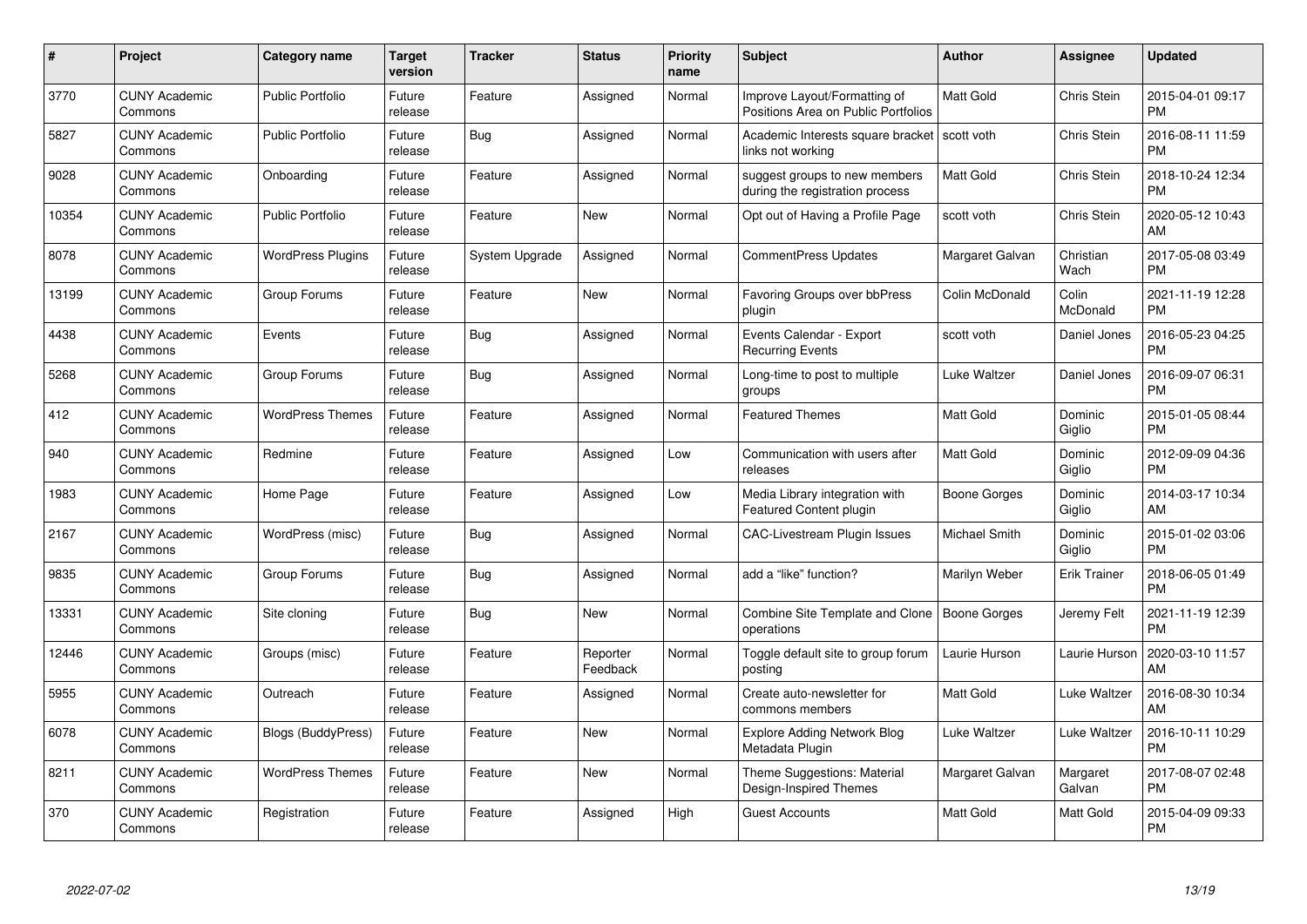| #    | Project                         | <b>Category name</b>       | <b>Target</b><br>version | <b>Tracker</b> | <b>Status</b> | <b>Priority</b><br>name | Subject                                                                       | Author                  | Assignee         | <b>Updated</b>                |
|------|---------------------------------|----------------------------|--------------------------|----------------|---------------|-------------------------|-------------------------------------------------------------------------------|-------------------------|------------------|-------------------------------|
| 3691 | <b>CUNY Academic</b><br>Commons | <b>WordPress Plugins</b>   | Future<br>release        | Bug            | <b>New</b>    | Normal                  | <b>WPMU Domain Mapping</b><br>Debugging on cdev                               | Raymond Hoh             | Matt Gold        | 2014-12-12 09:04<br>AM        |
| 4225 | <b>CUNY Academic</b><br>Commons | <b>DiRT</b> Integration    | Future<br>release        | Design/UX      | New           | Normal                  | Add information to DIRT page (in<br>Create a Group)                           | Samantha Raddatz        | <b>Matt Gold</b> | 2015-06-26 03:14<br><b>PM</b> |
| 8498 | CUNY Academic<br>Commons        | <b>WordPress Plugins</b>   | Future<br>release        | Feature        | New           | Low                     | <b>Gravity Forms Email Users</b>                                              | Raffi<br>Khatchadourian | Matt Gold        | 2017-10-13 12:58<br><b>PM</b> |
| 6392 | <b>CUNY Academic</b><br>Commons | Group Forums               | Future<br>release        | Design/UX      | Assigned      | Low                     | Composition/Preview Panes in<br>Forum Posts                                   | Luke Waltzer            | Paige Dupont     | 2016-10-21 04:26<br><b>PM</b> |
| 7624 | <b>CUNY Academic</b><br>Commons | <b>BuddyPress (misc)</b>   | Future<br>release        | Design/UX      | New           | Normal                  | <b>BP Notifications</b>                                                       | Luke Waltzer            | Paige Dupont     | 2017-02-08 10:43<br><b>PM</b> |
| 333  | <b>CUNY Academic</b><br>Commons | <b>Email Notifications</b> | Future<br>release        | Feature        | Assigned      | Low                     | Delay Forum Notification Email<br>Delivery Until After Editing Period<br>Ends | <b>Matt Gold</b>        | Raymond<br>Hoh   | 2015-11-09 06:01<br><b>PM</b> |
| 1192 | <b>CUNY Academic</b><br>Commons | <b>Group Files</b>         | Future<br>release        | Feature        | Assigned      | Low                     | When posting group files, allow<br>users to add a category without<br>saving  | <b>Matt Gold</b>        | Raymond<br>Hoh   | 2015-11-09 05:53<br><b>PM</b> |
| 3192 | <b>CUNY Academic</b><br>Commons | Group Forums               | Future<br>release        | Feature        | Assigned      | Normal                  | Customizable forum views for<br>bbPress 2.x group forums                      | <b>Boone Gorges</b>     | Raymond<br>Hoh   | 2015-11-09 12:47<br><b>PM</b> |
| 3492 | <b>CUNY Academic</b><br>Commons | <b>WordPress Themes</b>    | Future<br>release        | Support        | Assigned      | Normal                  | Add CBOX theme to the<br>Commons                                              | scott voth              | Raymond<br>Hoh   | 2014-10-08 05:55<br><b>PM</b> |
| 3517 | <b>CUNY Academic</b><br>Commons | My Commons                 | Future<br>release        | Feature        | Assigned      | Normal                  | Mute/Unmute My Commons<br>updates                                             | <b>Matt Gold</b>        | Raymond<br>Hoh   | 2015-11-09 01:19<br><b>PM</b> |
| 3536 | <b>CUNY Academic</b><br>Commons | My Commons                 | Future<br>release        | Feature        | Assigned      | Normal                  | Infinite Scroll on My Commons<br>page                                         | <b>Matt Gold</b>        | Raymond<br>Hoh   | 2015-04-13 04:42<br><b>PM</b> |
| 3577 | <b>CUNY Academic</b><br>Commons | My Commons                 | Future<br>release        | Design/UX      | Assigned      | Normal                  | Replies to items in My Commons                                                | Matt Gold               | Raymond<br>Hoh   | 2015-04-09 05:19<br><b>PM</b> |
| 3662 | <b>CUNY Academic</b><br>Commons | SEO                        | Future<br>release        | Feature        | Assigned      | Normal                  | Duplicate Content/SEO/Google<br>issues                                        | Matt Gold               | Raymond<br>Hoh   | 2015-04-13 04:37<br><b>PM</b> |
| 3939 | <b>CUNY Academic</b><br>Commons | <b>WordPress Plugins</b>   | Future<br>release        | <b>Bug</b>     | Hold          | Normal                  | Activity stream support for<br>Co-Authors Plus plugin                         | Raymond Hoh             | Raymond<br>Hoh   | 2015-11-09 06:13<br><b>PM</b> |
| 4388 | <b>CUNY Academic</b><br>Commons | WordPress (misc)           | Future<br>release        | Bug            | Assigned      | Normal                  | Repeated request for<br>authentication.                                       | Alice.Lynn<br>McMichael | Raymond<br>Hoh   | 2015-08-11 07:35<br><b>PM</b> |
| 4535 | <b>CUNY Academic</b><br>Commons | My Commons                 | Future<br>release        | Bug            | New           | Low                     | My Commons filter issue                                                       | scott voth              | Raymond<br>Hoh   | 2015-09-01 11:17<br>AM        |
| 5016 | <b>CUNY Academic</b><br>Commons | Events                     | Future<br>release        | Feature        | Assigned      | Low                     | Allow comments to be posted on<br>events                                      | <b>Matt Gold</b>        | Raymond<br>Hoh   | 2019-03-01 02:23<br>PM        |
| 5282 | <b>CUNY Academic</b><br>Commons | Social Paper               | Future<br>release        | Bug            | New           | Normal                  | Replying via email directs to paper<br>but not individual comment.            | Marilyn Weber           | Raymond<br>Hoh   | 2016-03-02 01:48<br><b>PM</b> |
| 5691 | <b>CUNY Academic</b><br>Commons | <b>Blogs (BuddyPress)</b>  | Future<br>release        | Bug            | Assigned      | High                    | Differing numbers on Sites display                                            | Matt Gold               | Raymond<br>Hoh   | 2016-06-13 01:37<br><b>PM</b> |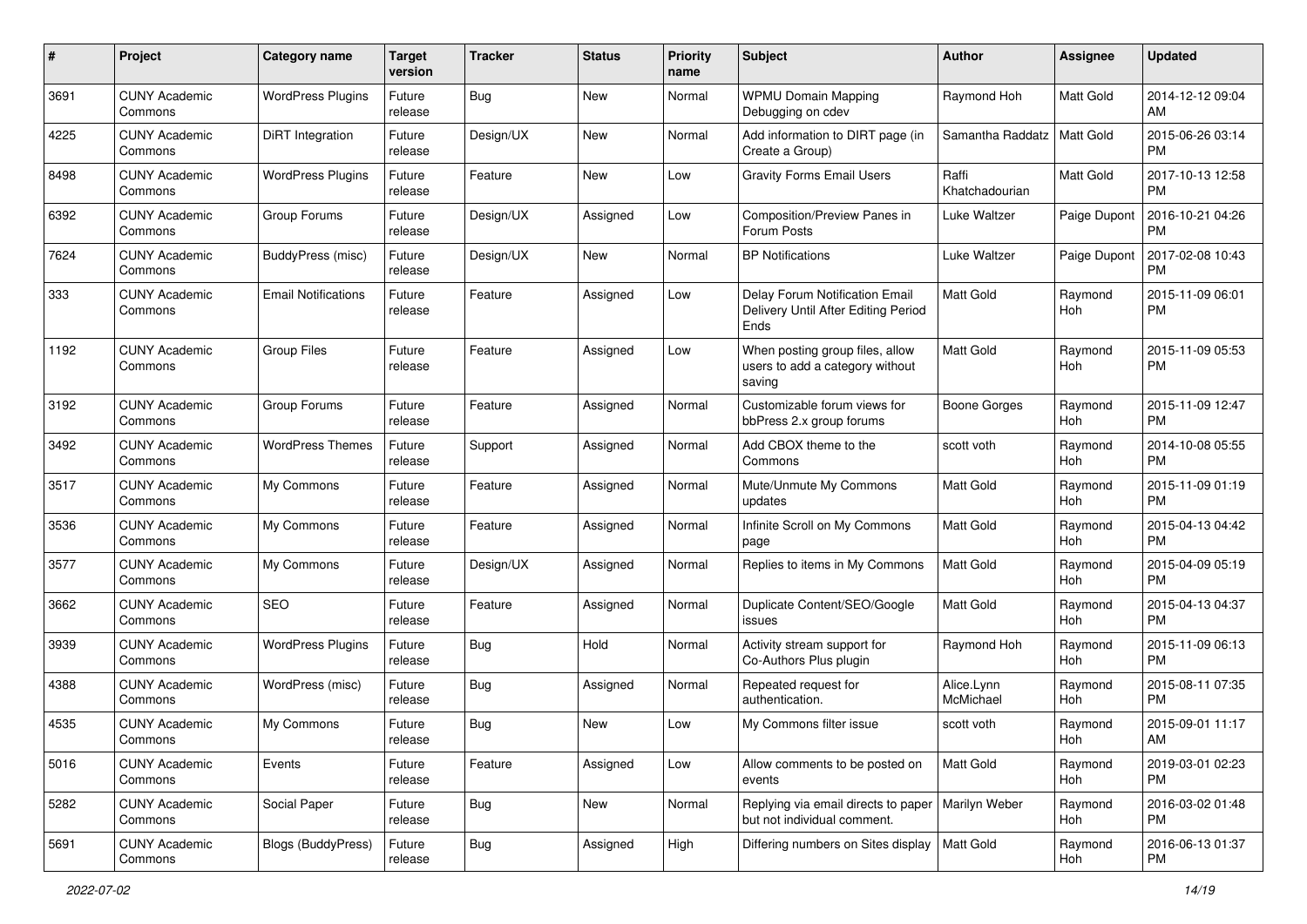| #     | Project                         | <b>Category name</b>       | Target<br>version | <b>Tracker</b> | <b>Status</b>        | <b>Priority</b><br>name | <b>Subject</b>                                                        | <b>Author</b>     | Assignee            | <b>Updated</b>                |
|-------|---------------------------------|----------------------------|-------------------|----------------|----------------------|-------------------------|-----------------------------------------------------------------------|-------------------|---------------------|-------------------------------|
| 6749  | <b>CUNY Academic</b><br>Commons | Events                     | Future<br>release | <b>Bug</b>     | <b>New</b>           | Low                     | BPEO iCal request can trigger<br>very large number of DB queries      | Boone Gorges      | Raymond<br>Hoh      | 2016-11-15 10:09<br><b>PM</b> |
| 7115  | <b>CUNY Academic</b><br>Commons | Groups (misc)              | Future<br>release | Feature        | Reporter<br>Feedback | Normal                  | make licensing info clear during<br>group creation                    | <b>Matt Gold</b>  | Raymond<br>Hoh      | 2020-12-08 11:32<br>AM        |
| 10659 | <b>CUNY Academic</b><br>Commons | Group Forums               | Future<br>release | Feature        | Assigned             | Normal                  | Post to multiple groups via email                                     | <b>Matt Gold</b>  | Raymond<br>Hoh      | 2018-11-15 12:54<br>AM        |
| 11243 | <b>CUNY Academic</b><br>Commons | BuddyPress (misc)          | Future<br>release | Bug            | New                  | Normal                  | Audit bp-custom.php                                                   | Raymond Hoh       | Raymond<br>Hoh      | 2022-04-26 11:59<br>AM        |
| 11971 | <b>CUNY Academic</b><br>Commons | <b>Email Notifications</b> | Future<br>release | Bug            | Reporter<br>Feedback | Low                     | Pictures obscured in emailed post<br>notifications                    | Marilyn Weber     | Raymond<br>Hoh      | 2019-11-21 01:14<br><b>PM</b> |
| 13358 | <b>CUNY Academic</b><br>Commons | Group Forums               | Future<br>release | Feature        | New                  | Normal                  | Improved UI for group forum<br>threading settings                     | Boone Gorges      | Raymond<br>Hoh      | 2021-11-19 12:27<br><b>PM</b> |
| 14496 | <b>CUNY Academic</b><br>Commons | Domain Mapping             | Future<br>release | Bug            | <b>New</b>           | Normal                  | Mapped domain SSO uses<br>third-party cookies                         | Raymond Hoh       | Raymond<br>Hoh      | 2021-05-24 04:03<br><b>PM</b> |
| 497   | <b>CUNY Academic</b><br>Commons | <b>WordPress Plugins</b>   | Future<br>release | Feature        | Assigned             | Normal                  | Drag and Drop Ordering on<br><b>Gallery Post Plugin</b>               | <b>Matt Gold</b>  | Ron Rennick         | 2015-11-09 06:18<br><b>PM</b> |
| 308   | <b>CUNY Academic</b><br>Commons | Registration               | Future<br>release | Feature        | <b>New</b>           | Normal                  | Group recommendations for<br>signup process                           | Boone Gorges      | Samantha<br>Raddatz | 2015-11-09 05:07<br><b>PM</b> |
| 310   | <b>CUNY Academic</b><br>Commons | BuddyPress (misc)          | Future<br>release | Feature        | Assigned             | Low                     | <b>Friend Request Email</b>                                           | <b>Matt Gold</b>  | Samantha<br>Raddatz | 2015-11-09 05:08<br><b>PM</b> |
| 481   | <b>CUNY Academic</b><br>Commons | Groups (misc)              | Future<br>release | Feature        | Assigned             | Normal                  | ability to archive inactive groups<br>and blogs                       | Michael Mandiberg | Samantha<br>Raddatz | 2015-11-09 05:56<br><b>PM</b> |
| 653   | <b>CUNY Academic</b><br>Commons | Group Blogs                | Future<br>release | Feature        | Assigned             | Normal                  | Redesign Integration of Groups<br>and Blogs                           | Matt Gold         | Samantha<br>Raddatz | 2015-11-09 05:40<br><b>PM</b> |
| 1105  | <b>CUNY Academic</b><br>Commons | WordPress (misc)           | Future<br>release | Feature        | Assigned             | Normal                  | Rephrase Blog Privacy Options                                         | Matt Gold         | Samantha<br>Raddatz | 2015-11-09 06:19<br><b>PM</b> |
| 1456  | <b>CUNY Academic</b><br>Commons | Group Invitations          | Future<br>release | Feature        | Reporter<br>Feedback | Low                     | Invite to Group Button from Profile<br>Field                          | <b>Matt Gold</b>  | Samantha<br>Raddatz | 2015-11-09 05:59<br><b>PM</b> |
| 3458  | <b>CUNY Academic</b><br>Commons | Groups (misc)              | Future<br>release | Feature        | Assigned             | Normal                  | Filter Members of Group by<br>Campus                                  | Michael Smith     | Samantha<br>Raddatz | 2014-09-26 08:32<br><b>PM</b> |
| 3473  | <b>CUNY Academic</b><br>Commons | <b>User Experience</b>     | Future<br>release | Feature        | Assigned             | Normal                  | Commons profile: Add help info<br>about "Positions" replacing "title" | Keith Miyake      | Samantha<br>Raddatz | 2015-11-09 02:28<br><b>PM</b> |
| 4221  | <b>CUNY Academic</b><br>Commons | Group Forums               | Future<br>release | Design/UX      | Assigned             | Normal                  | Add 'Number of Posts' display<br>option to Forum page                 | Samantha Raddatz  | Samantha<br>Raddatz | 2015-06-26 02:21<br><b>PM</b> |
| 4226  | <b>CUNY Academic</b><br>Commons | <b>BuddyPress Docs</b>     | Future<br>release | Design/UX      | New                  | Normal                  | Add option to connect a Doc with<br>a Group                           | Samantha Raddatz  | Samantha<br>Raddatz | 2015-09-09 04:08<br><b>PM</b> |
| 4253  | CUNY Academic<br>Commons        | <b>Public Portfolio</b>    | Future<br>release | Design/UX      | <b>New</b>           | Normal                  | Encourage users to add portfolio<br>content                           | Samantha Raddatz  | Samantha<br>Raddatz | 2015-07-07 11:32<br>AM        |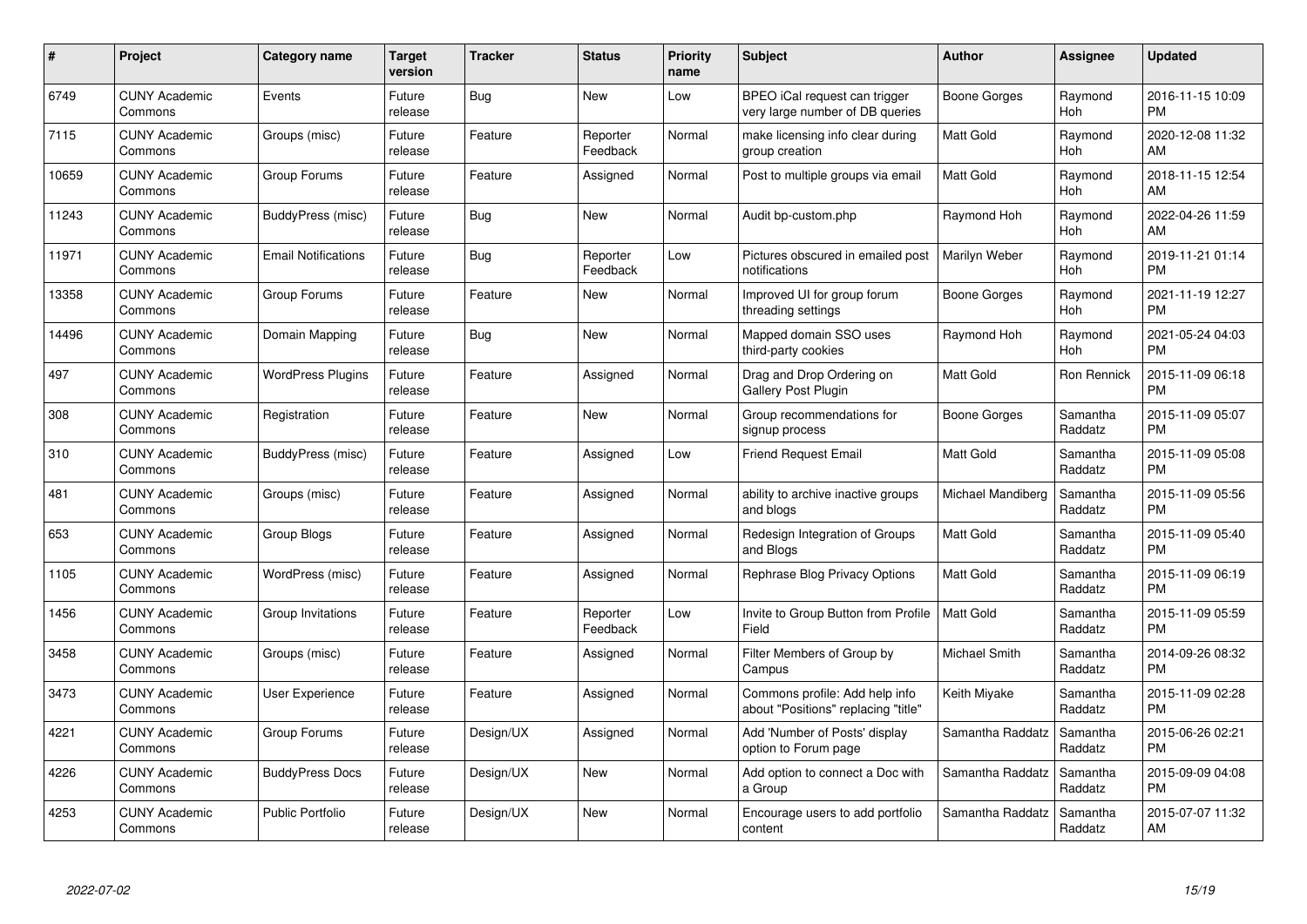| $\pmb{\#}$ | Project                         | <b>Category name</b>        | <b>Target</b><br>version | <b>Tracker</b> | <b>Status</b>        | <b>Priority</b><br>name | Subject                                                                                                                                               | <b>Author</b>           | Assignee            | <b>Updated</b>                |
|------------|---------------------------------|-----------------------------|--------------------------|----------------|----------------------|-------------------------|-------------------------------------------------------------------------------------------------------------------------------------------------------|-------------------------|---------------------|-------------------------------|
| 4404       | <b>CUNY Academic</b><br>Commons | <b>Public Portfolio</b>     | Future<br>release        | Design/UX      | Assigned             | Normal                  | Change color of permissions info<br>on portfolio editing interface                                                                                    | <b>Matt Gold</b>        | Samantha<br>Raddatz | 2015-08-11 05:28<br><b>PM</b> |
| 4622       | <b>CUNY Academic</b><br>Commons | <b>Public Portfolio</b>     | Future<br>release        | Design/UX      | <b>New</b>           | Normal                  | <b>Profile Visibility Settings</b>                                                                                                                    | Samantha Raddatz        | Samantha<br>Raddatz | 2015-09-21 12:18<br><b>PM</b> |
| 4661       | <b>CUNY Academic</b><br>Commons | User Experience             | Future<br>release        | Bug            | Assigned             | Normal                  | Simplify Events text                                                                                                                                  | Matt Gold               | Samantha<br>Raddatz | 2015-10-02 09:06<br><b>PM</b> |
| 5050       | <b>CUNY Academic</b><br>Commons | Social Paper                | Future<br>release        | Feature        | New                  | Low                     | Making comments visible in SP<br>editing mode (SP suggestion #1)                                                                                      | Marilyn Weber           | Samantha<br>Raddatz | 2019-09-17 11:10<br><b>PM</b> |
| 5053       | <b>CUNY Academic</b><br>Commons | Social Paper                | Future<br>release        | Feature        | New                  | Low                     | Scrollable menu to add readers<br>(SP suggestion #4)                                                                                                  | Marilyn Weber           | Samantha<br>Raddatz | 2016-04-21 05:21<br><b>PM</b> |
| 5058       | <b>CUNY Academic</b><br>Commons | Social Paper                | Future<br>release        | Feature        | New                  | Low                     | Can there be a clearer signal that<br>even when comments have<br>already been made you add<br>comments by clicking on the side?<br>(SP suggestion #5) | Marilyn Weber           | Samantha<br>Raddatz | 2016-02-11 10:24<br><b>PM</b> |
| 5183       | <b>CUNY Academic</b><br>Commons | Social Paper                | Future<br>release        | Design/UX      | New                  | Normal                  | Creating a new paper when<br>viewing an existing paper                                                                                                | Raffi<br>Khatchadourian | Samantha<br>Raddatz | 2016-02-02 12:09<br><b>PM</b> |
| 5225       | <b>CUNY Academic</b><br>Commons | Registration                | Future<br>release        | Feature        | Assigned             | Normal                  | On-boarding Issues                                                                                                                                    | Luke Waltzer            | Samantha<br>Raddatz | 2016-02-12 02:58<br><b>PM</b> |
| 5397       | <b>CUNY Academic</b><br>Commons | Social Paper                | Future<br>release        | Feature        | <b>New</b>           | Normal                  | frustrating to have to<br>enable/disable in SP                                                                                                        | Marilyn Weber           | Samantha<br>Raddatz | 2016-04-20 03:39<br><b>PM</b> |
| 10580      | <b>CUNY Academic</b><br>Commons | Information<br>Architecture | Future<br>release        | Design/UX      | <b>New</b>           | Normal                  | Primary nav item review                                                                                                                               | Boone Gorges            | Sara Cannon         | 2022-06-28 01:29<br><b>PM</b> |
| 5826       | <b>CUNY Academic</b><br>Commons | <b>WordPress Plugins</b>    | Future<br>release        | Support        | Reporter<br>Feedback | Normal                  | <b>Remove Subscription Options</b><br>plugin from directory                                                                                           | Sarah Morgano           | Sarah<br>Morgano    | 2016-10-21 04:14<br><b>PM</b> |
| 4222       | <b>CUNY Academic</b><br>Commons | User Experience             | Future<br>release        | Design/UX      | <b>New</b>           | Normal                  | Add information to 'Delete<br>Account' page                                                                                                           | Samantha Raddatz        | scott voth          | 2015-06-26 11:35<br>AM        |
| 14787      | <b>CUNY Academic</b><br>Commons | <b>Plugin Packages</b>      | Future<br>release        | Feature        | <b>New</b>           | Normal                  | Creating a "Design" plugin<br>package                                                                                                                 | Laurie Hurson           | scott voth          | 2022-04-27 04:56<br><b>PM</b> |
| 4635       | <b>CUNY Academic</b><br>Commons | Authentication              | Future<br>release        | Feature        | <b>New</b>           | Normal                  | Allow non-WP authentication                                                                                                                           | Boone Gorges            | Sonja Leix          | 2019-03-01 02:05<br><b>PM</b> |
| 11789      | <b>CUNY Academic</b><br>Commons | Courses                     | Future<br>release        | Feature        | <b>New</b>           | Normal                  | Ability to remove item from<br>Courses list                                                                                                           | Laurie Hurson           | Sonja Leix          | 2019-09-24 12:28<br><b>PM</b> |
| 11834      | <b>CUNY Academic</b><br>Commons | <b>Group Files</b>          | Future<br>release        | Feature        | <b>New</b>           | Normal                  | Improved tools for managing<br>group file folders                                                                                                     | Boone Gorges            | Sonja Leix          | 2019-09-06 03:55<br><b>PM</b> |
| 5316       | <b>CUNY Academic</b><br>Commons | <b>User Experience</b>      | Future<br>release        | Feature        | Assigned             | Normal                  | Prompt user email address<br>updates                                                                                                                  | <b>Matt Gold</b>        | Stephen Real        | 2016-12-21 03:30<br><b>PM</b> |
| 1423       | <b>CUNY Academic</b><br>Commons | BuddyPress (misc)           | Future<br>release        | Feature        | Assigned             | Low                     | Show an avatar for pingback<br>comment activity items                                                                                                 | Boone Gorges            | <b>Tahir Butt</b>   | 2016-10-24 12:03<br><b>PM</b> |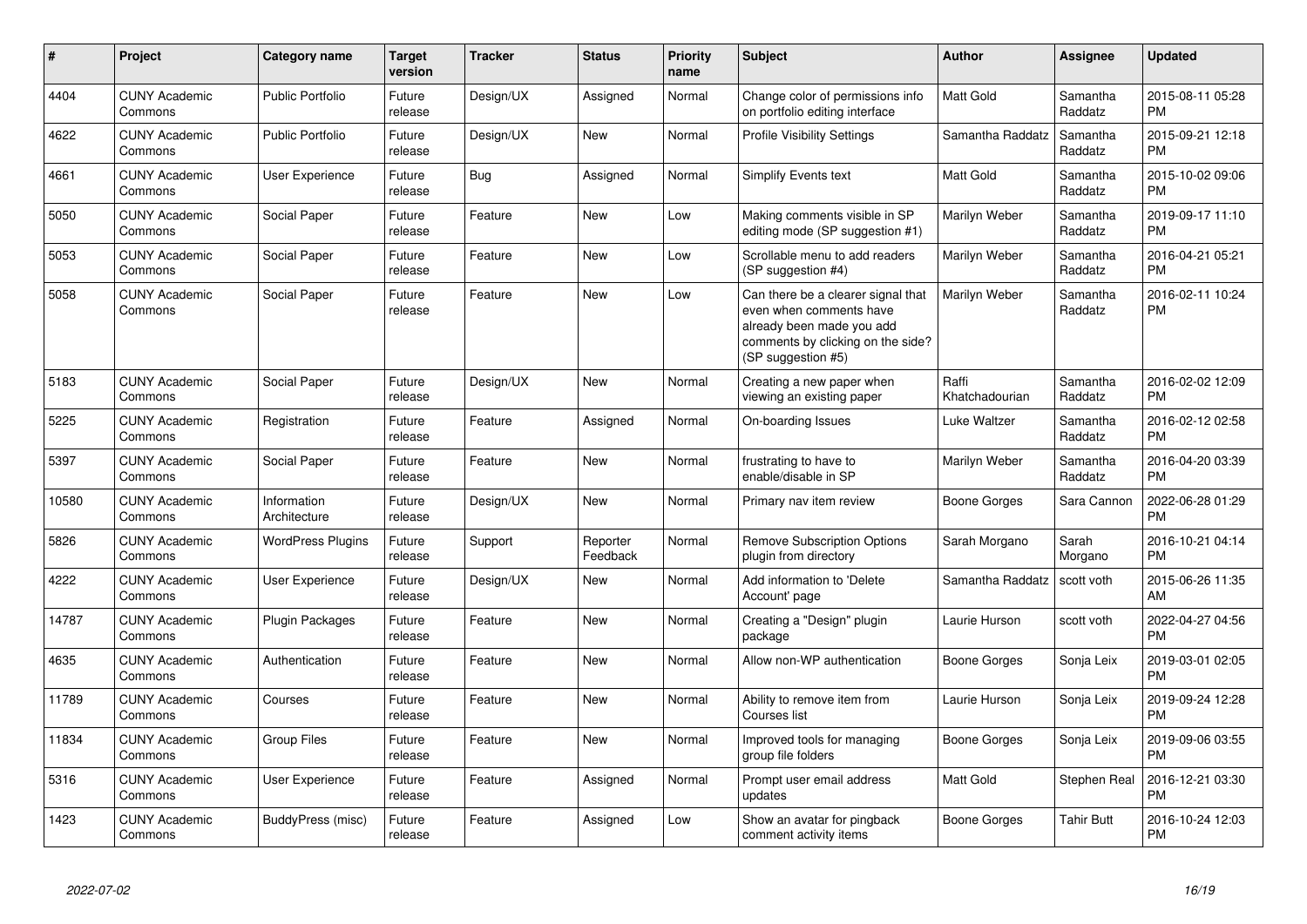| #     | Project                         | Category name                         | <b>Target</b><br>version | <b>Tracker</b> | <b>Status</b>        | <b>Priority</b><br>name | <b>Subject</b>                                                       | Author                  | <b>Assignee</b>     | <b>Updated</b>                |
|-------|---------------------------------|---------------------------------------|--------------------------|----------------|----------------------|-------------------------|----------------------------------------------------------------------|-------------------------|---------------------|-------------------------------|
| 3090  | <b>CUNY Academic</b><br>Commons | Twitter page                          | Future<br>release        | Feature        | Assigned             | Normal                  | Prevent Retweets from showing<br>up on Commons twitter page          | <b>Matt Gold</b>        | <b>Tahir Butt</b>   | 2016-10-24 11:31<br>AM        |
| 6426  | <b>CUNY Academic</b><br>Commons | Spam/Spam<br>Prevention               | Future<br>release        | Feature        | Assigned             | Normal                  | Force captcha on all comments?                                       | <b>Matt Gold</b>        | Tahir Butt          | 2016-10-24 02:06<br><b>PM</b> |
| 5581  | <b>CUNY Academic</b><br>Commons | Analytics                             | Future<br>release        | Feature        | Assigned             | Normal                  | Explore alternatives to Google<br>Analytics                          | Matt Gold               | Valerie<br>Townsend | 2020-04-17 03:12<br><b>PM</b> |
| 15883 | <b>CUNY Academic</b><br>Commons |                                       | 2.1.0                    | Feature        | <b>New</b>           | Normal                  | Release BPGES update                                                 | Boone Gorges            | Boone<br>Gorges     | 2022-05-26 10:39<br>AM        |
| 13891 | <b>CUNY Academic</b><br>Commons | <b>Internal Tools and</b><br>Workflow | 2.1.0                    | Feature        | <b>New</b>           | Normal                  | Migrate automated linting to<br>GitHub Actions                       | Boone Gorges            | Jeremy Felt         | 2022-06-29 11:13<br>AM        |
| 15194 | <b>CUNY Academic</b><br>Commons | Internal Tools and<br>Workflow        | 2.1.0                    | Feature        | <b>New</b>           | Normal                  | PHPCS sniff for un-restored<br>switch to blog() calls                | Boone Gorges            | Jeremy Felt         | 2022-05-26 10:45<br>AM        |
| 13946 | <b>CUNY Academic</b><br>Commons | <b>WordPress Plugins</b>              | 2.1.0                    | Support        | Assigned             | Normal                  | Custom Embed handler For<br>OneDrive files                           | scott voth              | Raymond<br>Hoh      | 2022-05-26 10:46<br>AM        |
| 10439 | <b>CUNY Academic</b><br>Commons | Design                                | 2.1.0                    | Design/UX      | <b>New</b>           | Normal                  | Create Style Guide for Commons                                       | Sonja Leix              | Sara Cannon         | 2022-06-28 01:43<br><b>PM</b> |
| 14784 | <b>CUNY Academic</b><br>Commons |                                       |                          | Support        | Reporter<br>Feedback | Normal                  | User report of logo problem when<br>using Customizer theme           | Marilyn Weber           |                     | 2021-09-17 10:25<br>AM        |
| 14792 | <b>CUNY Academic</b><br>Commons |                                       |                          | <b>Bug</b>     | <b>New</b>           | Normal                  | Inconsistent email notifications<br>from gravity forms               | Raffi<br>Khatchadourian |                     | 2021-10-04 01:50<br><b>PM</b> |
| 14936 | <b>CUNY Academic</b><br>Commons |                                       |                          | Bug            | <b>New</b>           | Normal                  | Commons websites blocked by<br>SPS campus network                    | Laurie Hurson           |                     | 2021-11-03 03:57<br><b>PM</b> |
| 14940 | <b>CUNY Academic</b><br>Commons |                                       |                          | <b>Bug</b>     | <b>New</b>           | Normal                  | Discrepancy between Commons<br>profile "sites" and actual # of sites | Laurie Hurson           |                     | 2021-11-08 11:09<br>AM        |
| 15045 | <b>CUNY Academic</b><br>Commons |                                       |                          | Support        | <b>New</b>           | Normal                  | no result for KCeL in the search<br>box on the commons               | Marilyn Weber           |                     | 2021-12-10 11:29<br>AM        |
| 15260 | <b>CUNY Academic</b><br>Commons |                                       |                          | Support        | Reporter<br>Feedback | Normal                  | Diacritical markings   European<br><b>Stages</b>                     | Marilyn Weber           |                     | 2022-02-04 08:16<br>AM        |
| 15370 | <b>CUNY Academic</b><br>Commons |                                       |                          | Support        | Reporter<br>Feedback | Normal                  | All-in-One Event Calendar?                                           | Marilyn Weber           |                     | 2022-02-17 11:03<br>AM        |
| 15565 | <b>CUNY Academic</b><br>Commons |                                       |                          | Support        | <b>New</b>           | Normal                  | Events - send updates to an email<br>listserv                        | Marilyn Weber           |                     | 2022-03-10 01:06<br><b>PM</b> |
| 15685 | <b>CUNY Academic</b><br>Commons |                                       |                          | Support        | <b>New</b>           | High                    | problem with chrome?                                                 | Marilyn Weber           |                     | 2022-04-25 03:40<br><b>PM</b> |
| 15757 | <b>CUNY Academic</b><br>Commons |                                       |                          | Bug            | <b>New</b>           | Normal                  | Members # do not match                                               | Laurie Hurson           |                     | 2022-03-30 04:52<br><b>PM</b> |
| 16099 | <b>CUNY Academic</b><br>Commons |                                       |                          | Support        | Reporter<br>Feedback | Normal                  | request for Newsletter Glue                                          | Marilyn Weber           |                     | 2022-05-13 12:14<br><b>PM</b> |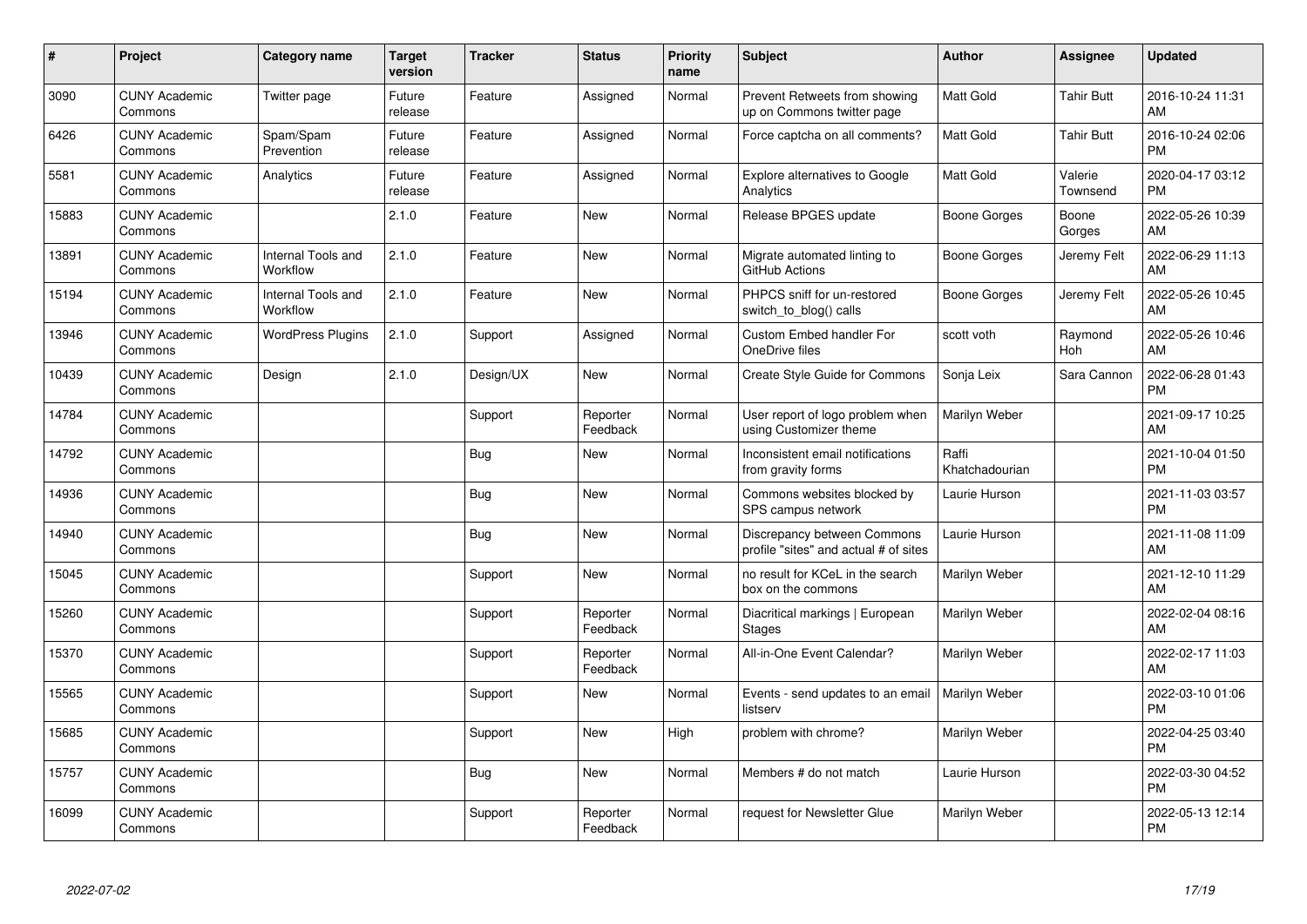| #     | Project                         | <b>Category name</b>     | <b>Target</b><br>version | <b>Tracker</b> | <b>Status</b>        | <b>Priority</b><br>name | <b>Subject</b>                                                                             | <b>Author</b>           | <b>Assignee</b> | <b>Updated</b>                |
|-------|---------------------------------|--------------------------|--------------------------|----------------|----------------------|-------------------------|--------------------------------------------------------------------------------------------|-------------------------|-----------------|-------------------------------|
| 16255 | <b>CUNY Academic</b><br>Commons | WordPress (misc)         |                          | <b>Bug</b>     | <b>New</b>           | Normal                  | Need to define 'MULTISITE'<br>constant in wp-config.php                                    | Raymond Hoh             |                 | 2022-06-19 09:31<br>AM.       |
| 16290 | <b>CUNY Academic</b><br>Commons |                          |                          | Feature        | Reporter<br>Feedback | Normal                  | Add Table Of Contents Block<br>plug-in                                                     | Raffi<br>Khatchadourian |                 | 2022-06-24 10:26<br><b>AM</b> |
| 16294 | <b>CUNY Academic</b><br>Commons |                          |                          | <b>Bug</b>     | New                  | Urgent                  | CAC is down                                                                                | Raffi<br>Khatchadourian |                 | 2022-06-27 02:00<br><b>PM</b> |
| 16314 | <b>CUNY Academic</b><br>Commons | <b>WordPress Plugins</b> |                          | Feature        | New                  | Normal                  | Install Multicollab plug-in?                                                               | Raffi<br>Khatchadourian |                 | 2022-06-29 03:44<br><b>PM</b> |
| 16318 | <b>CUNY Academic</b><br>Commons |                          |                          | Bug            | New                  | Normal                  | Unable to Access block editor or<br>embed YouTube videos in new<br>pages, in one site only | <b>Syelle Graves</b>    |                 | 2022-07-01 06:53<br><b>PM</b> |
| 14908 | <b>CUNY Academic</b><br>Commons | Performance              |                          | Bug            | New                  | Normal                  | Stale object cache on cdev                                                                 | Raymond Hoh             | Boone<br>Gorges | 2021-12-07 09:45<br>AM        |
| 15767 | <b>CUNY Academic</b><br>Commons | WordPress (misc)         |                          | Support        | New                  | Normal                  | Site loading slowly                                                                        | scott voth              | Boone<br>Gorges | 2022-04-04 08:56<br><b>PM</b> |
| 16307 | <b>CUNY Academic</b><br>Commons |                          |                          | Bug            | New                  | Normal                  | Add brief messaging to<br>accept/decline group membership<br>requests                      | Matt Gold               | Boone<br>Gorges | 2022-06-27 06:13<br><b>PM</b> |
| 15516 | <b>CUNY Academic</b><br>Commons | <b>WordPress Plugins</b> |                          | Bug            | Reporter<br>Feedback | Normal                  | Can't publish or save draft of post<br>on wordpress.com                                    | Raffi<br>Khatchadourian | Raymond<br>Hoh  | 2022-03-02 05:52<br><b>PM</b> |
| 16110 | <b>CUNY Academic</b><br>Commons |                          |                          | Support        | Reporter<br>Feedback | Normal                  | remove Creative Commons<br>license from pages?                                             | Marilyn Weber           | Raymond<br>Hoh  | 2022-05-17 06:11<br><b>PM</b> |
| 16177 | <b>CUNY Academic</b><br>Commons | Reply By Email           |                          | <b>Bug</b>     | New                  | Normal                  | Switch to Inbound mode for RBE                                                             | Raymond Hoh             | Raymond<br>Hoh  | 2022-05-30 04:32<br><b>PM</b> |
| 16245 | <b>CUNY Academic</b><br>Commons | WordPress (misc)         |                          | <b>Bug</b>     | Reporter<br>Feedback | Normal                  | Save Button missing on<br>WordPress Profile page                                           | scott voth              | Raymond<br>Hoh  | 2022-06-16 03:09<br><b>PM</b> |
| 15169 | <b>CUNY Academic</b><br>Commons |                          | 2.0.3                    | Support        | Reporter<br>Feedback | Normal                  | new Prelude website zipfiles for<br>custom theme and other files.                          | Marilyn Weber           |                 | 2022-06-29 11:32<br>AM        |
| 15613 | <b>CUNY Academic</b><br>Commons |                          | 2.0.3                    | Feature        | Reporter<br>Feedback | Normal                  | Adding "Passster" plugin                                                                   | Laurie Hurson           |                 | 2022-06-29 11:32<br>AM        |
| 15655 | <b>CUNY Academic</b><br>Commons |                          | 2.0.3                    | Support        | Reporter<br>Feedback | Normal                  | Event Aggregator plugin?                                                                   | Marilyn Weber           |                 | 2022-06-29 11:32<br>AM        |
| 12121 | <b>CUNY Academic</b><br>Commons | <b>WordPress Plugins</b> | 2.0.3                    | Feature        | Reporter<br>Feedback | Normal                  | Embedding H5P Iframes on<br>Commons Site                                                   | Laurie Hurson           | Boone<br>Gorges | 2022-06-29 11:32<br>AM        |
| 16199 | <b>CUNY Academic</b><br>Commons | Directories              | 2.0.3                    | <b>Bug</b>     | New                  | Normal                  | Removed "Semester" Filter from<br><b>Courses Directory</b>                                 | Laurie Hurson           | Boone<br>Gorges | 2022-06-29 11:32<br>AM        |
| 11649 | <b>CUNY Academic</b><br>Commons | <b>WordPress Plugins</b> | 2.0.3                    | <b>Bug</b>     | In Progress          | Normal                  | CC license displayed on every<br>page                                                      | Gina Cherry             | Raymond<br>Hoh  | 2022-06-29 11:32<br>AM        |
| 13457 | <b>CUNY Academic</b><br>Commons | Group Forums             | 2.0.3                    | <b>Bug</b>     | New                  | High                    | Forum post not sending<br>notifications                                                    | Filipa Calado           | Raymond<br>Hoh  | 2022-06-29 11:32<br>AM        |